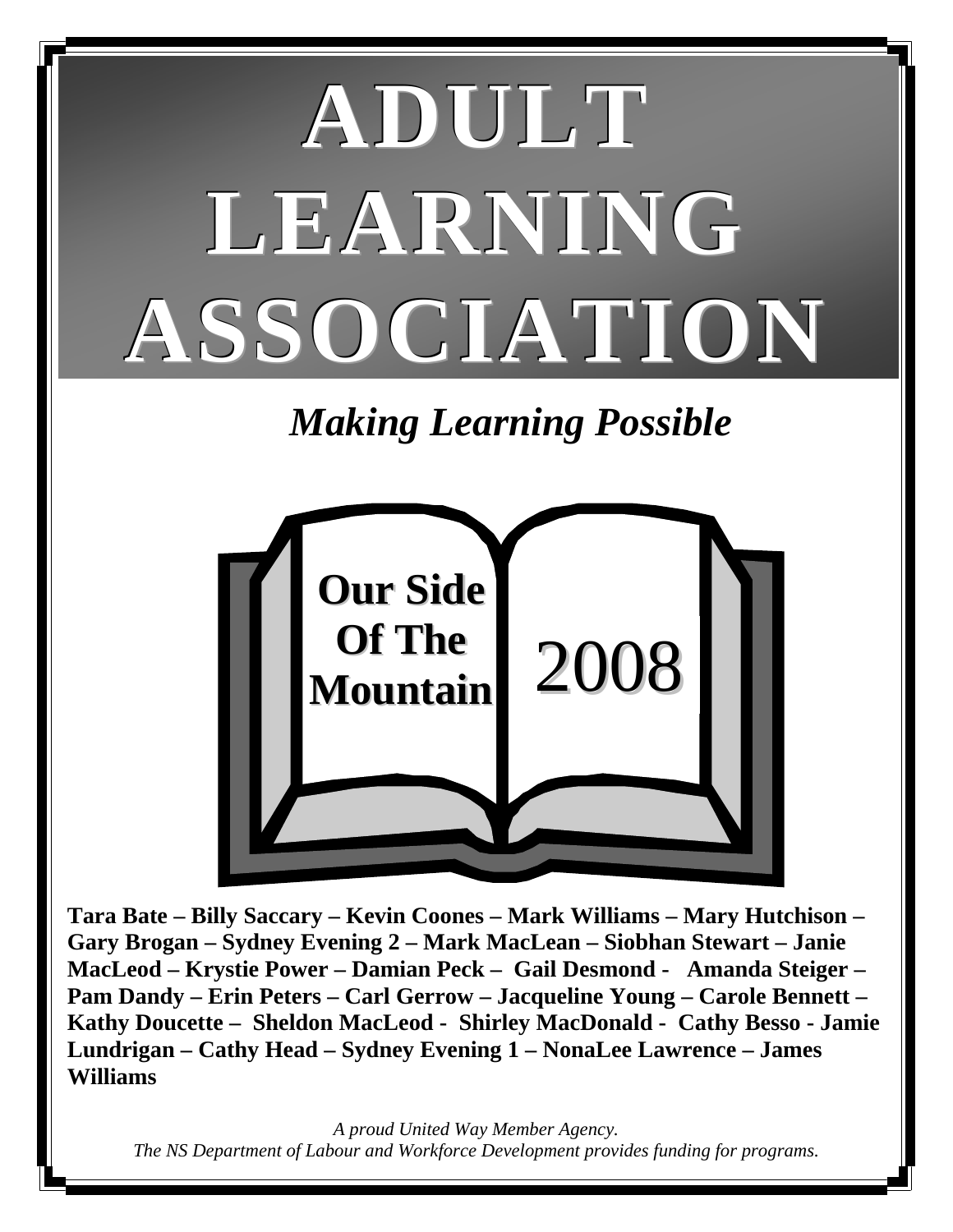Hello readers.

Welcome to the ninth edition of *Our Side of the Mountain*. This is a collection of stories, poems and ideas written down by adult students of the Adult Learning Association of Cape Breton County.

Some of these published writings are inspiring, others are informative and some are darn funny.

We hope you will enjoy reading, and give a thought to the hard work, life experience and pride that went into the crafting of these pieces. Some people find writing difficult, but I think all of these writers will agree that it is very worthwhile. Congratulations to all the writers, and enjoy the published version of your writings!

Karen Blair Coordinator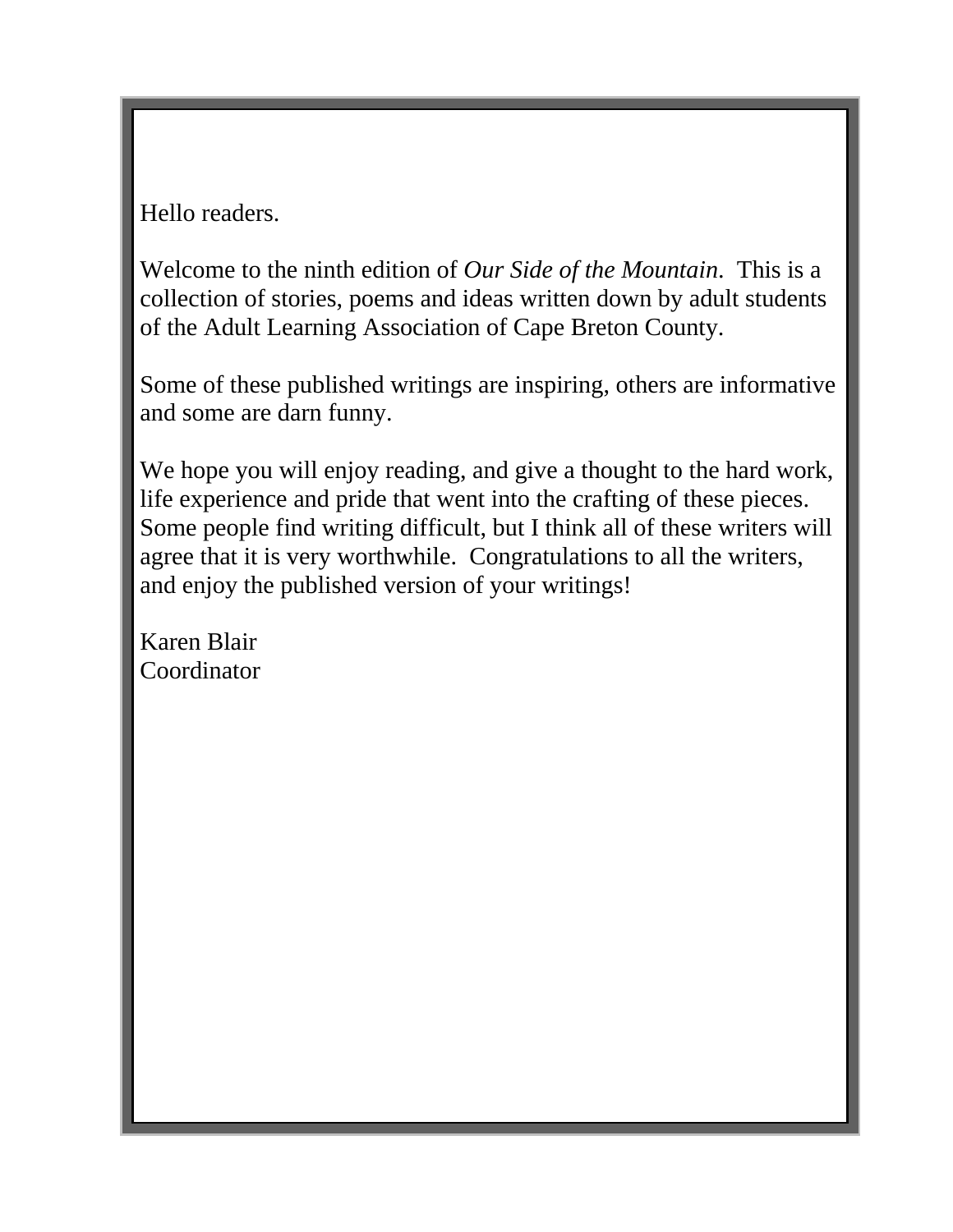#### **Table of Contents Author**

**Title** 

**Page Number** 

| The thing I couldn't live      |  |
|--------------------------------|--|
|                                |  |
|                                |  |
|                                |  |
|                                |  |
|                                |  |
| The one thing that I would not |  |
|                                |  |
|                                |  |
|                                |  |
|                                |  |
|                                |  |
|                                |  |
|                                |  |
|                                |  |
|                                |  |
|                                |  |
|                                |  |
|                                |  |
|                                |  |
|                                |  |
|                                |  |
|                                |  |
|                                |  |
|                                |  |
|                                |  |
|                                |  |
|                                |  |
|                                |  |
|                                |  |
|                                |  |
|                                |  |
| Volunteer at the Bay View      |  |
|                                |  |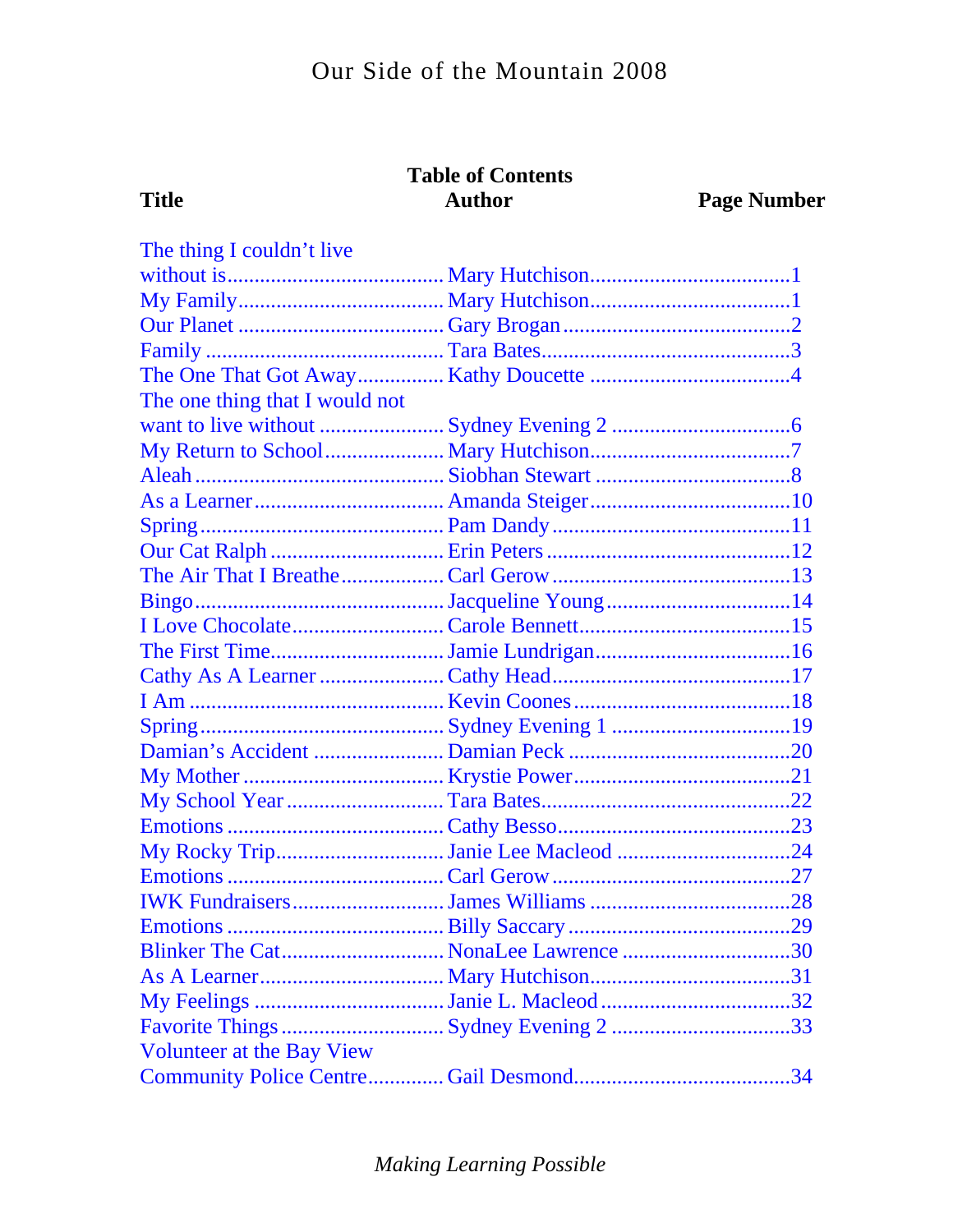# Our Side of the Mountain 2008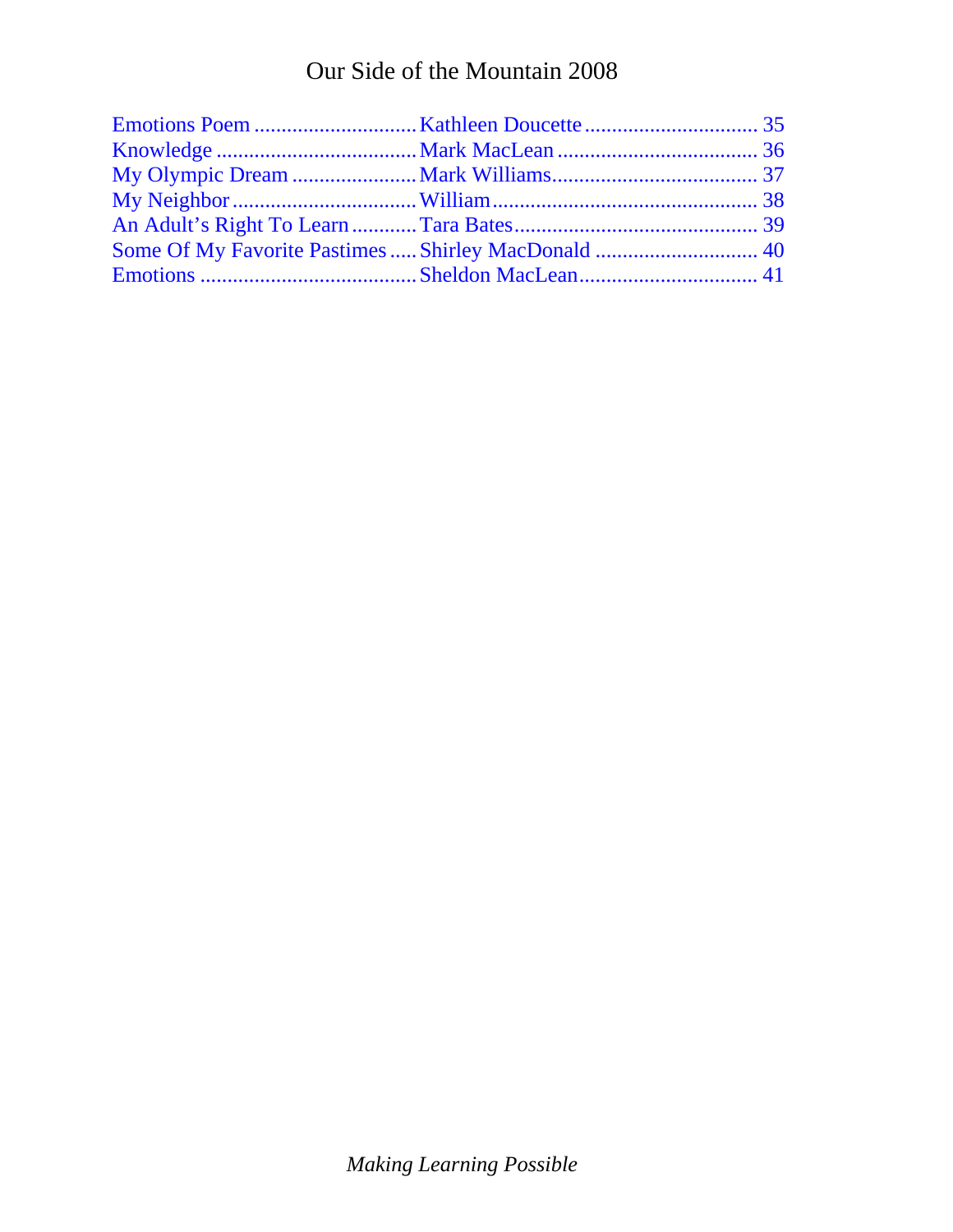#### <span id="page-4-0"></span>**The thing I couldn't live without is…**

*The single most important thing that I couldn't live without would be sharing my love with my family and friends.*  It means being there when they need me. It means giving them my time and devotion. It also means listening to them. It means helping them with their troubles whenever possible. It means doing things with them and celebrating their joys. It means returning the love they gave me over the years.

# **My family**

My family and I love to share,

We have great ideas and not so great hair.

We laugh and we cry and we talk a lot,

But most of the time we are there with each other,

And that's the family we got!



Mary Hutchison,

New Waterford 2008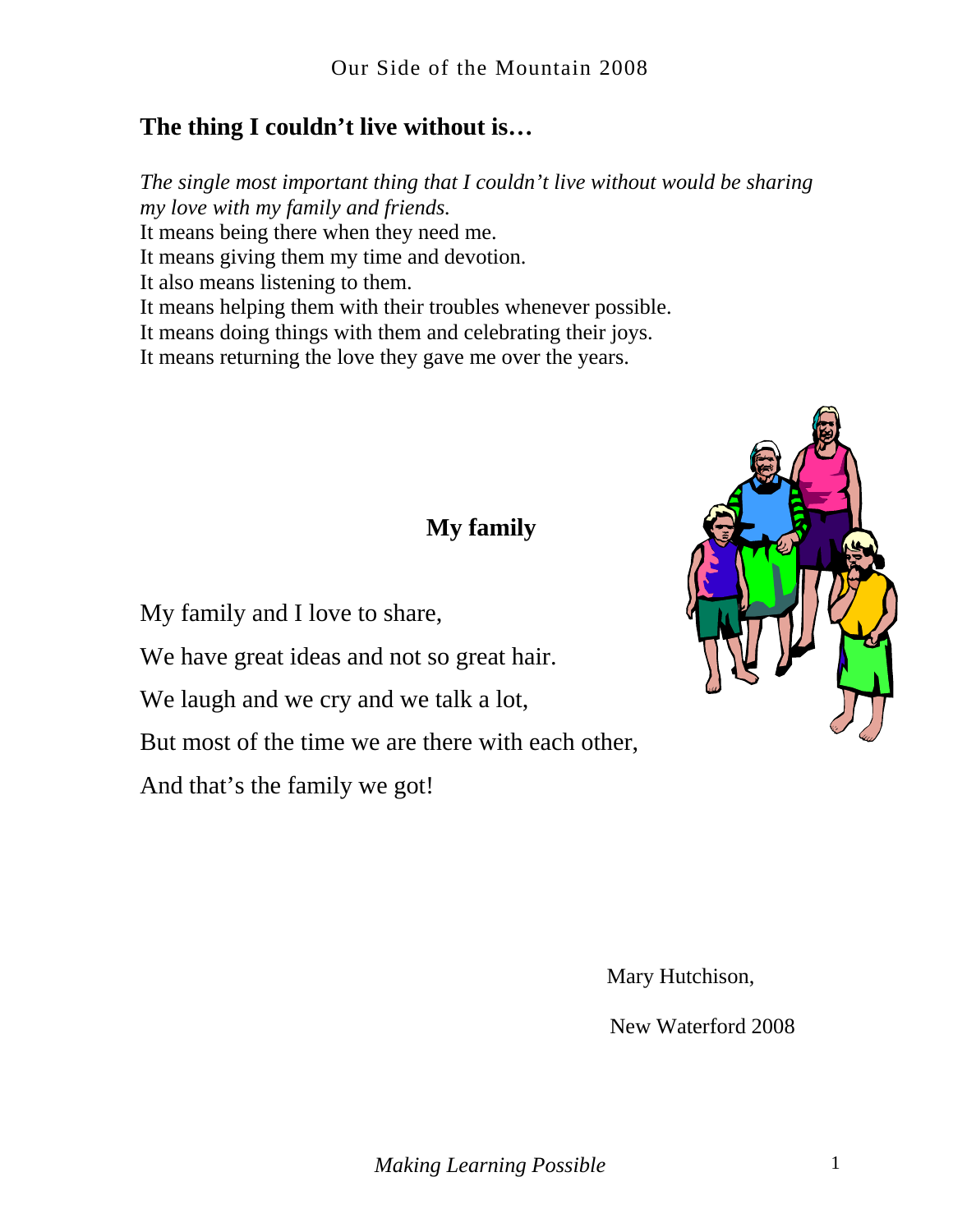# *Our Planet*

<span id="page-5-0"></span>Our planet is very sick. Our planet is crying for help. Our planet is getting very mad. Our planet is crying for help in bad way. Our planet is paying us back for what we did to her. Our planet is getting warmer everyday in some parts in the world. Our planet is asking us for help. Our planet is not smiling on us any more. Our planet is sick and in bad health these days. Our planet is called Earth.

# *Gary Brogan*



2 *Making Learning Possible*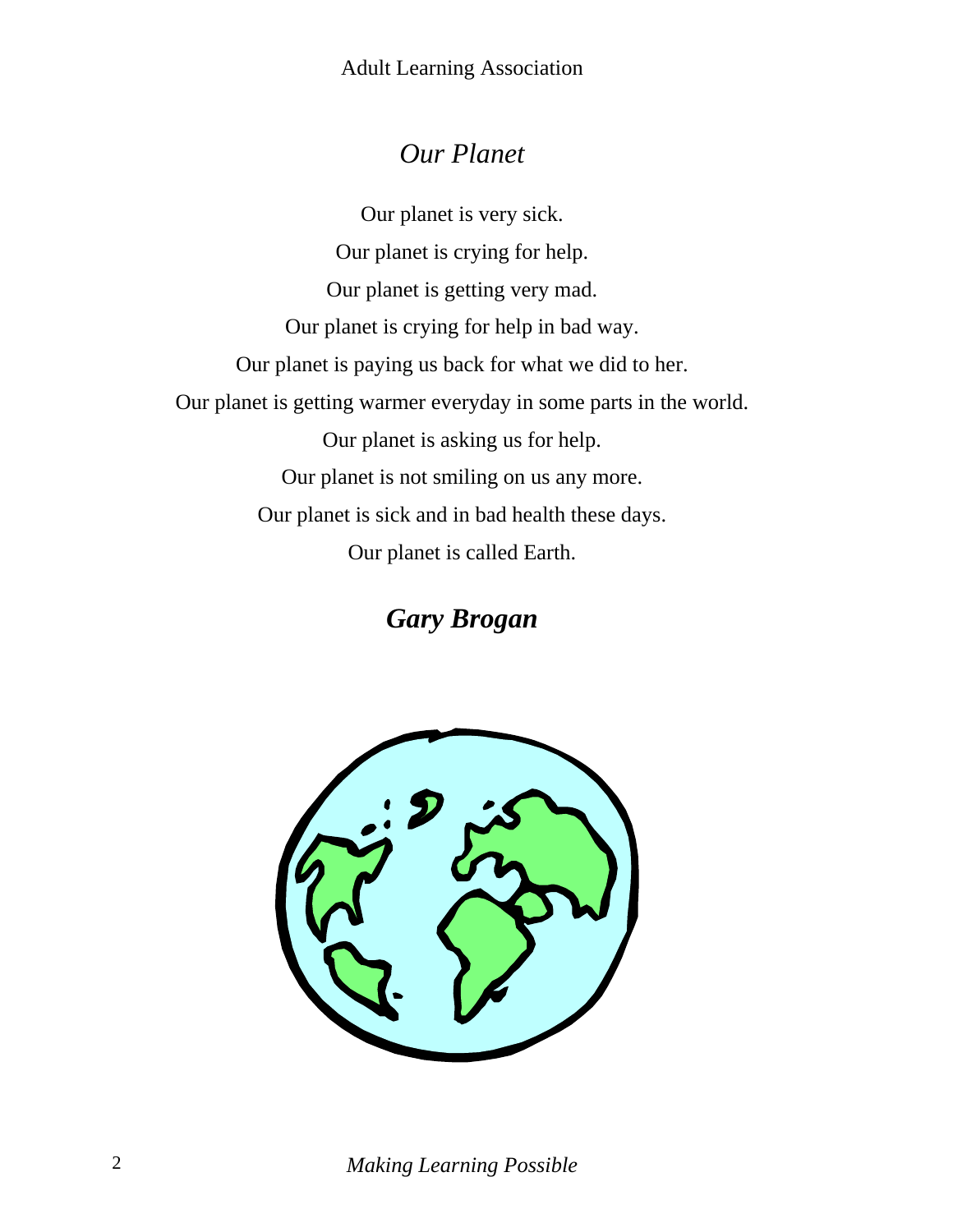<span id="page-6-0"></span>

The one thing that I could not live without is my family. Whenever I need advice or help with something, I know that I can count on my family to help me. Life without my family would be lonely. I didn't have many friends growing up and felt like I couldn't trust or count on the ones that I did have. Not in the same way I could count on my family that's for sure. If someone in my family needs something done I'm good to help them in the same way they help me. Friends come and go but your family is your family FOREVER.



**Tara Bates New Waterford, 2008**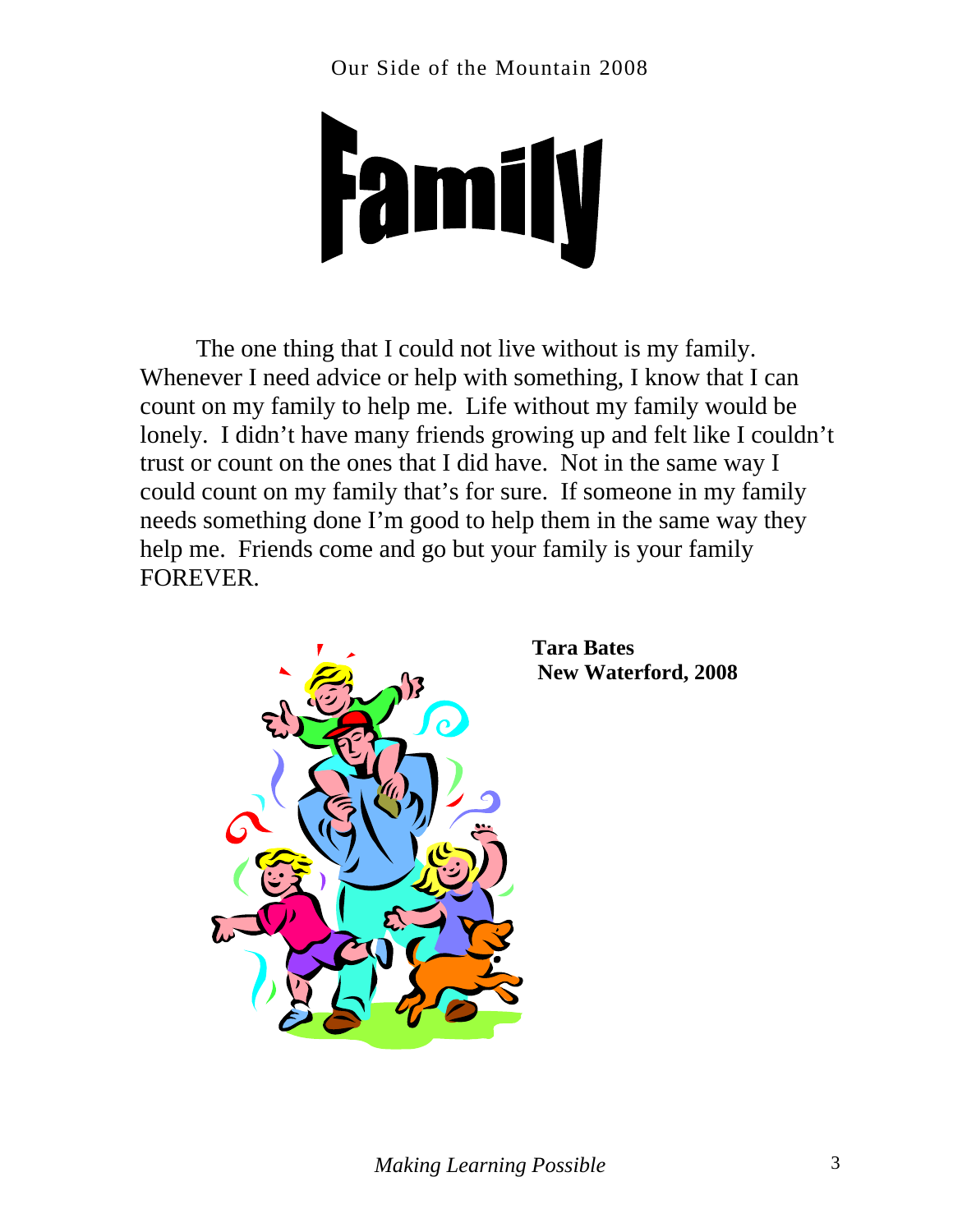# <span id="page-7-0"></span>**The One That Got Away**



 Markus loved to fish; fishing was in his blood. Every year as long as he could remember Markus and his family would head down to the old fishing hole. This summer would be different. Markus had entered his name and his father in a fishing derby.

 After reading about the fishing derby he was surprised to learn about the grand prize. He couldn't wait to get started. He ran back to the camp and let his family know about the thousand dollar prize for the largest fish caught on the bank.

 The money would last him all summer. If he was smart he would put it aside for Christmas. Plus there would be a big write up in the local paper with a black & white picture to boot.

 There was one fish that lived in this large fishing hole that got every body's dander up. He could never be caught. He would always manage to break the fishing line and taunt the fishermen; this would only give them a bigger reason to go after him. Markus was one of those people, He set his sights on catching this large fish. Markus was bragging just how he planned to catch this fish once and for all.

 With the help of his father, they got the fishing gear ready as well as the boat. Early in the morning they both sat in the boat cold and bored. By lunchtime they were ready to pull their hair out. It's really hard to keep quiet and keep still in a large fishing boat. You don't want to scare off the fish on your very first day out.

 The Largest trout had been spotted flying through lake on high speed. About half a fleet of fishing boats were out with every kind of gear that can and could be used to catch this fish. There were accidents whoever you looked. Markus and his dad played it smart by staying in a little alcove in the lake. While the other fishermen were going after the trout they managed to catch a good size trout themselves.

 The fishermen finally gave up trying to catch this big trout and set their sight on other fish and the thousand dollar prize. The hardest part of this trip was just knowing that this large trout was out there just waiting to be caught by one of them. Markus's father looked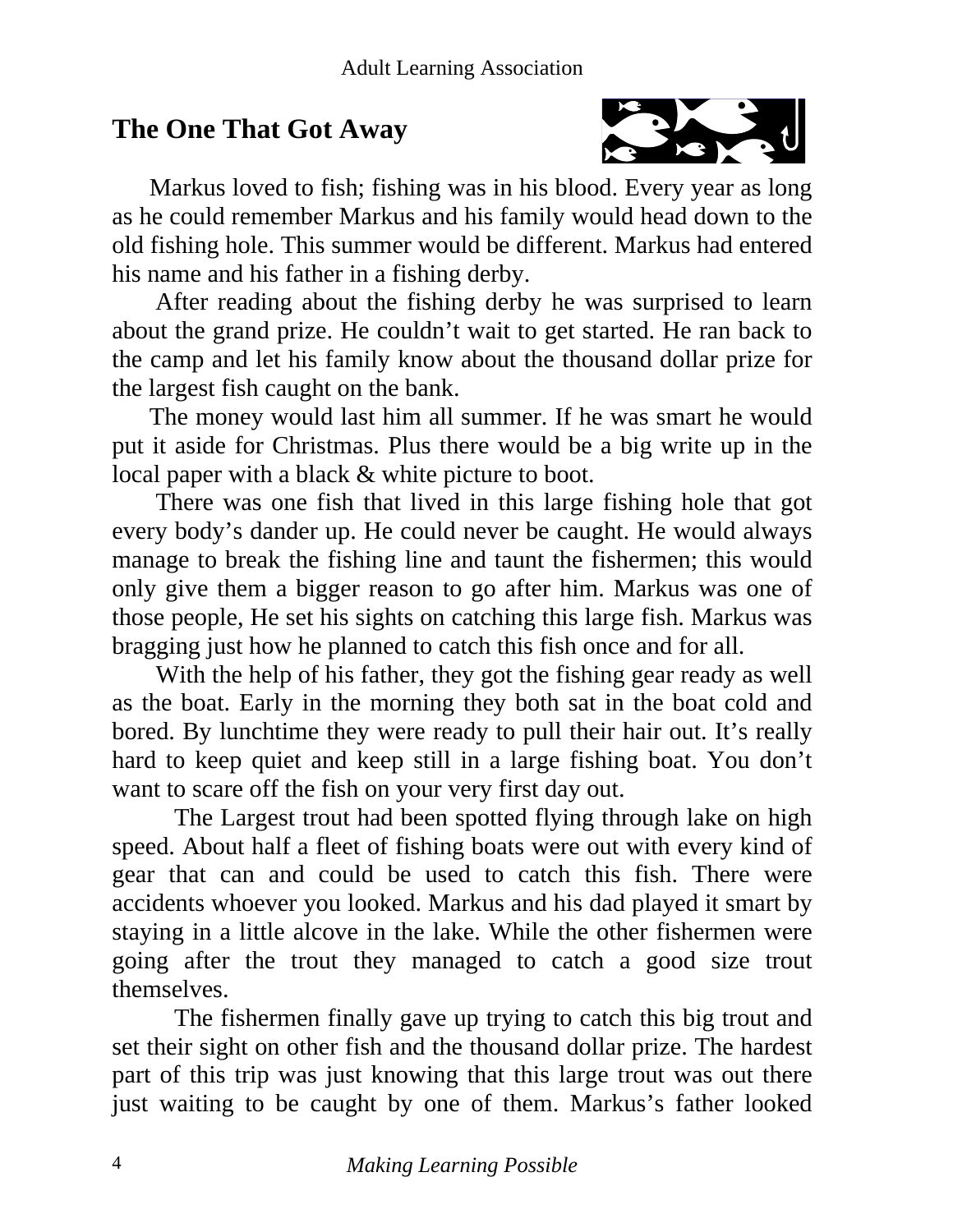down at him and smiled. He made this strange remark, "I guess this is the one trout that got away! Maybe we will have better luck next year son." At the end of the weekend they took their catch into be weighed and measured by the officials.

 All the others had followed soon after Markus and his dad. It was late in the day when everyone got word on who won the fishing derby. All the boats were tied up at the wharf being cleaned by their owners while they waited. On the beach a bonfire roared and there was food as far as the eye could see. Music played on a nearby radio and they all enjoyed their last few hours before heading home.

 Over a loud speaker one of the officials announced the winner of the different prizes. The winner of the grand prize to his surprise was Markus. All his waiting and patience had paid off in the end. Markus decided to share the money with his dad. Dad Said, "This was one long weekend that we will never forget son. Next year will be even better when we catch the trout that no one else can catch. That's my promise from me to you." Every year after as long as Markus could remember they both tried to catch that darn trout to no avail. Now it was Markus's turn to teach his son just how to fish. He had told the story about the trout that got away. Andrew looked up at his father and said "I'm going to keep granddad's promise to you and catch that darn trout if it's he last thing I do."

 That summer out on the lake in the very alcove where he and his father fished Andrew kept his promise not just to his dad but to his grandfather as well. He caught that darn trout thanks to watchful eye and quick reflexes. Andrew won the top prize of a thousand dollars and the biggest trophy he had ever seen. It was even bigger than him and just as tall.

*Kathy Doucette* 

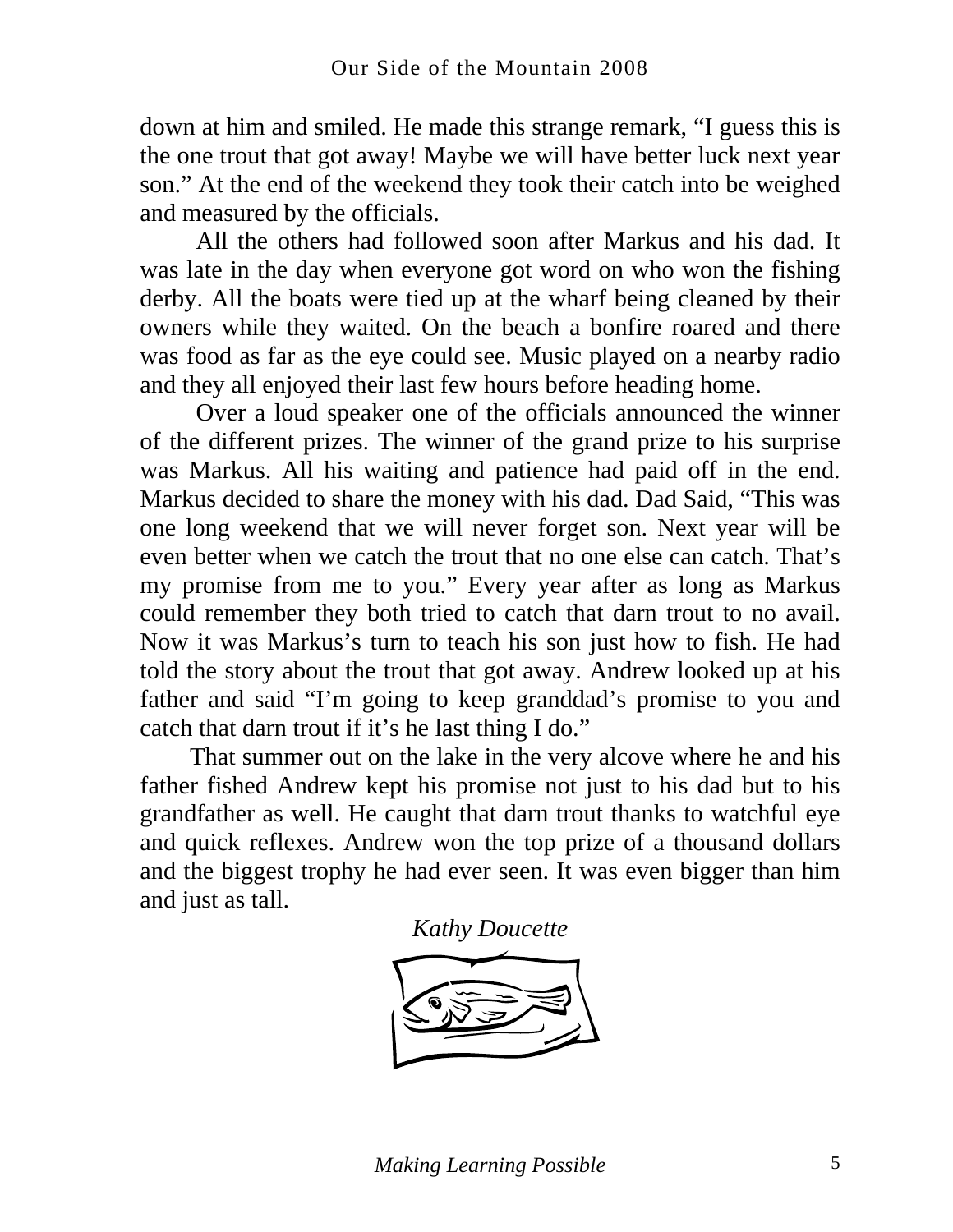# <span id="page-9-0"></span>The one thing that I would not want to live without...

*Students in Sydney Evening 2 classes were asked to think about the one thing they would not want to live without. This is what each person has come up with…* 

Allan would not want to live without **LOVE**. Lorraine would not want to live without **TELEVISION**. Ruth would not want to live without **KINDNESS**. Lisa would not want to live without **FAMILY**. Tommy would not want to live without **SPORTS**. Norma Jean would not want to live without **MUSIC**. Eddie would not want to live without **BOOKS**. Joan would not want to live without **LOVE**. Patricia would not want to live without **ROOMMATES**. Sheri would not want to live without her **TEACHER**. Kevin would not want to live without his **TEACHER**. Dallas would not want to live without **FRIENDS**. Robert would not want to live without **MONEY**. Andrea would not want to live without **BOOKS**. Janice would not want to live without her **STUDENTS**. Anita would not want to live without her **GRANDCHILDREN**. Karen would not want to live without her **PILLOW**.

*Sydney Evening 2, 2008* 





6 *Making Learning Possible*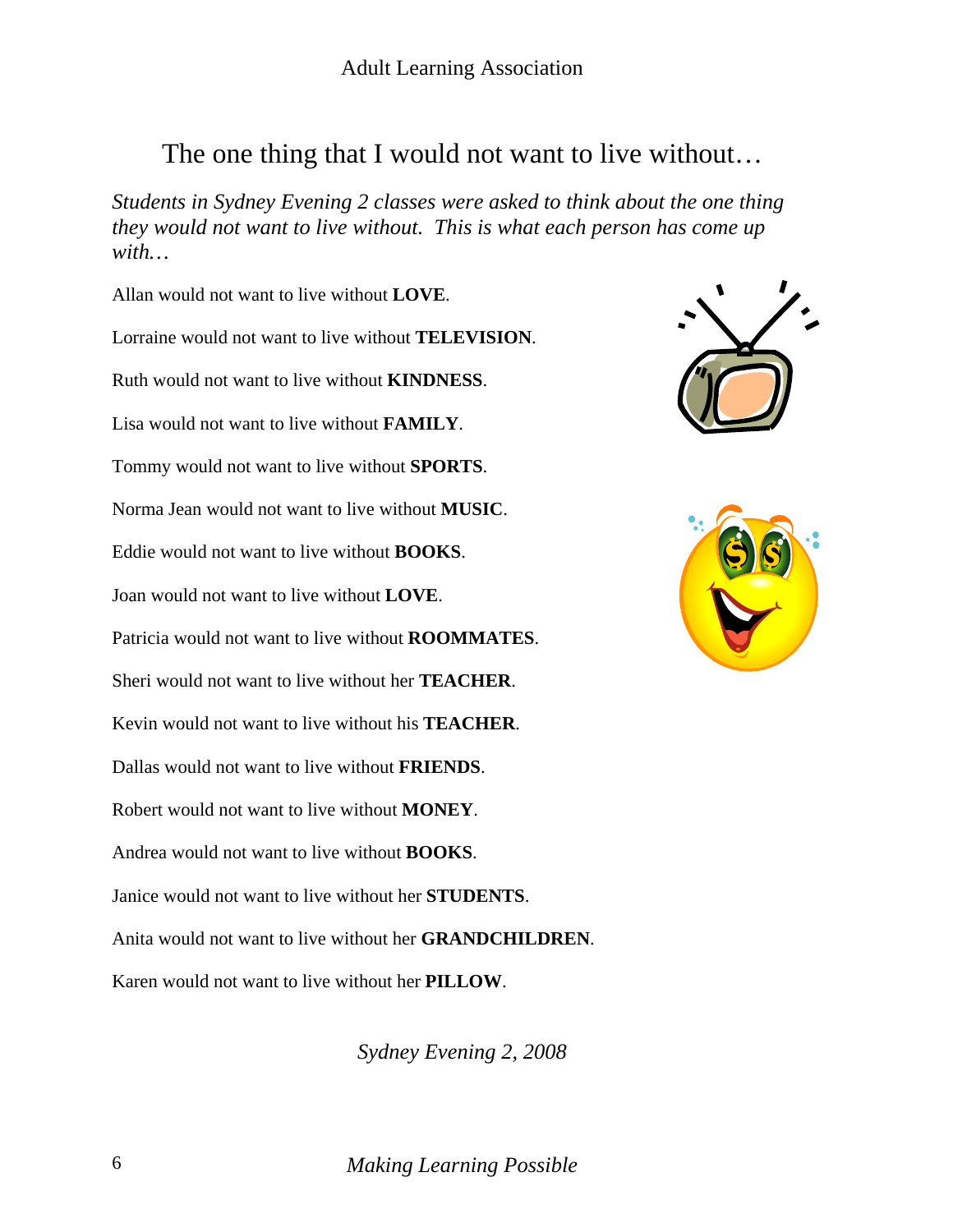#### **My Return to School**

<span id="page-10-0"></span>My return to school was a scary experience. It took a lot of courage to go back. After thirty-one years out, I felt scared and alone at first. Then I met new friends.

And of course I met new teachers too. I remember thinking this is going to be hard work. And it was. Writing essays, reading novels, and doing Math. Lots of work was in order.

It came a little easier after awhile and the months went by quickly. The teachers were great and made a big difference. They actually sat down to explain things to me that I didn't understand at first. They went over it and over it until I knew it.

*My ending to this note is to let all of the teachers who helped me over the years know that they are all very special angels to me and I couldn't have done it without them.* 



Mary Hutchison,

New Waterford, 2008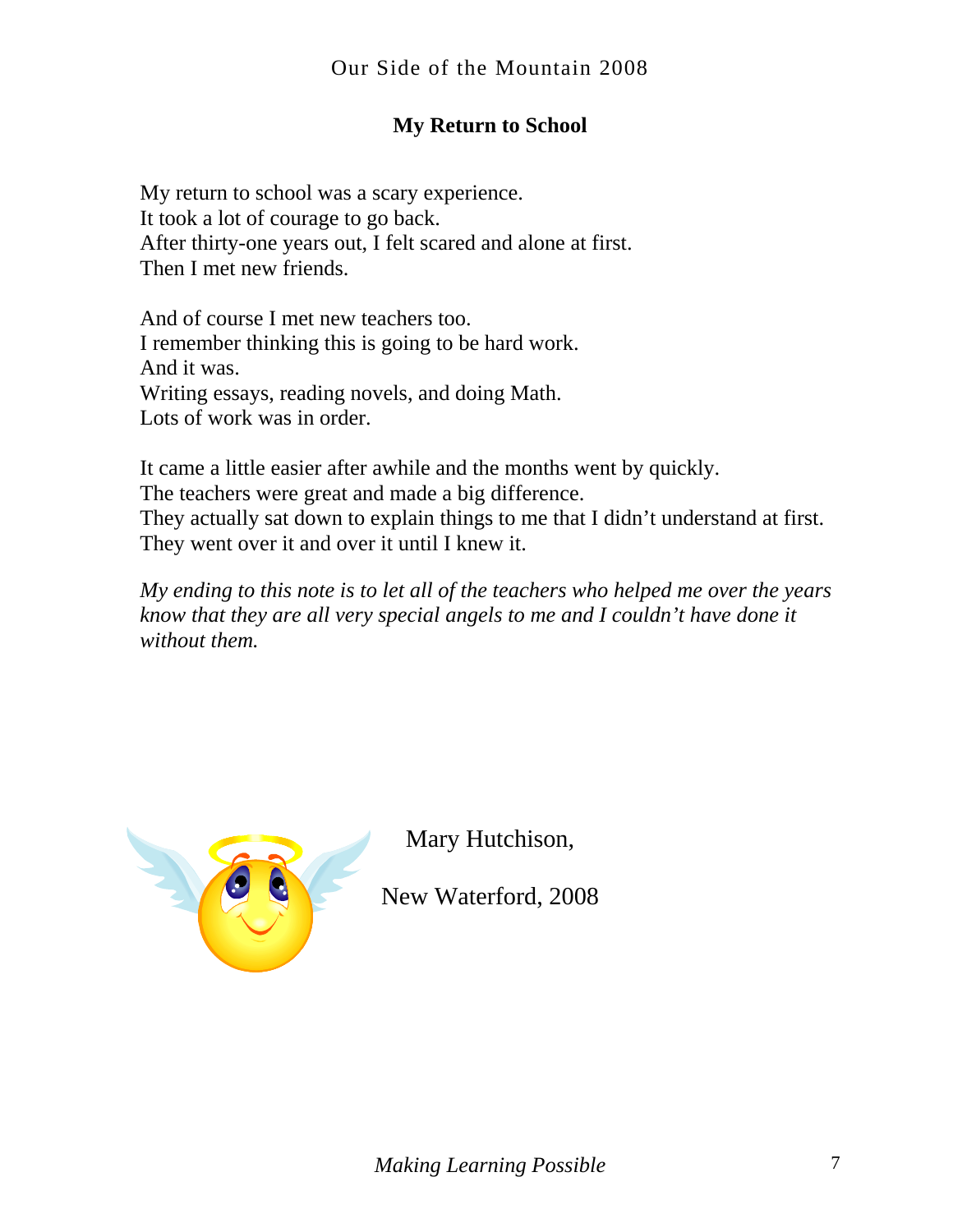# *Aleah*

<span id="page-11-0"></span>In the past year I had a great change in my life. My daughter, Aleah Faith, was born on January 6, 2007. She weighed 6 pounds 6 ounces and she had a little bit of hair on the top of her head. When I first held Aleah, I was happy for having her in my life but scared not knowing what I was going to do next. I felt sad and angry at the same time.

 The reason for being sad and angry was when I was four and a half months pregnant with Aleah, her father passed away and he did not know about Aleah. It made me upset knowing that I was going to be a single parent and that I had another life to take care of.

While we were in the hospital, my family and friends all came to visit. My mother stayed with me until visiting hours were over. Mike's family came to visit as well.

 Aleah and I were in the hospital longer than we should have been because Aleah was having some health problems and so was I. The doctors wanted to keep a close watch on us. But after being there for the extra few days, we were fine and we went home.

When Aleah and I first got home, it was hard, different and new. My Aunt Raylene stayed with me for a few days to help out with everyday things and with Aleah. I got some help from my mother as well.

 For awhile, I didn't want any of my friends or other family members around until I got use to things with Aleah and myself. But when my family and friends did start coming around, they all said that Aleah looked just like me when I was a baby. When Mike's family came to see her, they all said that she looked like Mike, which was true. Aleah did and still does look like the both of us.

 Aleah is now one year old. It's still hard being a single parent but I just take life day by day; it's the only way I get through raising Aleah. I still have some help with Aleah from family and friends. Aleah is growing up so quickly. Everyone told me that it wouldn't be long before I'd be taking her to school. I tell everyone not to rush it but it's true.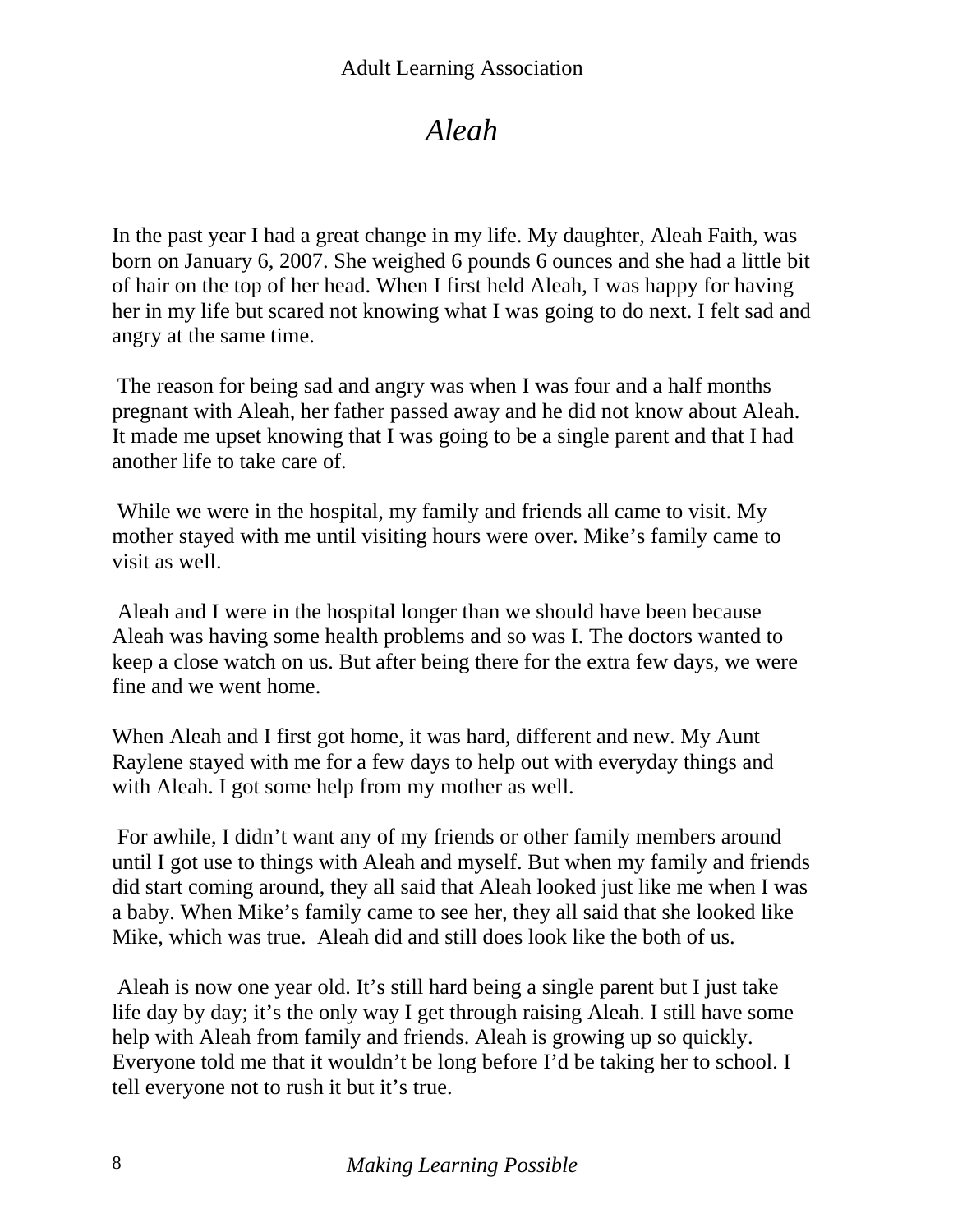Aleah is very smart for her age. She is friendly, soft hearted, sweet, and she is just a joy to be around. Aleah is everything to me. I don't know where I would be without her in my life. Even though her father isn't with us, I know that he is watching over both of us and that helps me make it through the days as well. Aleah and I will always have each other and that's all that matters to me.

#### **Siobhan Stewart**

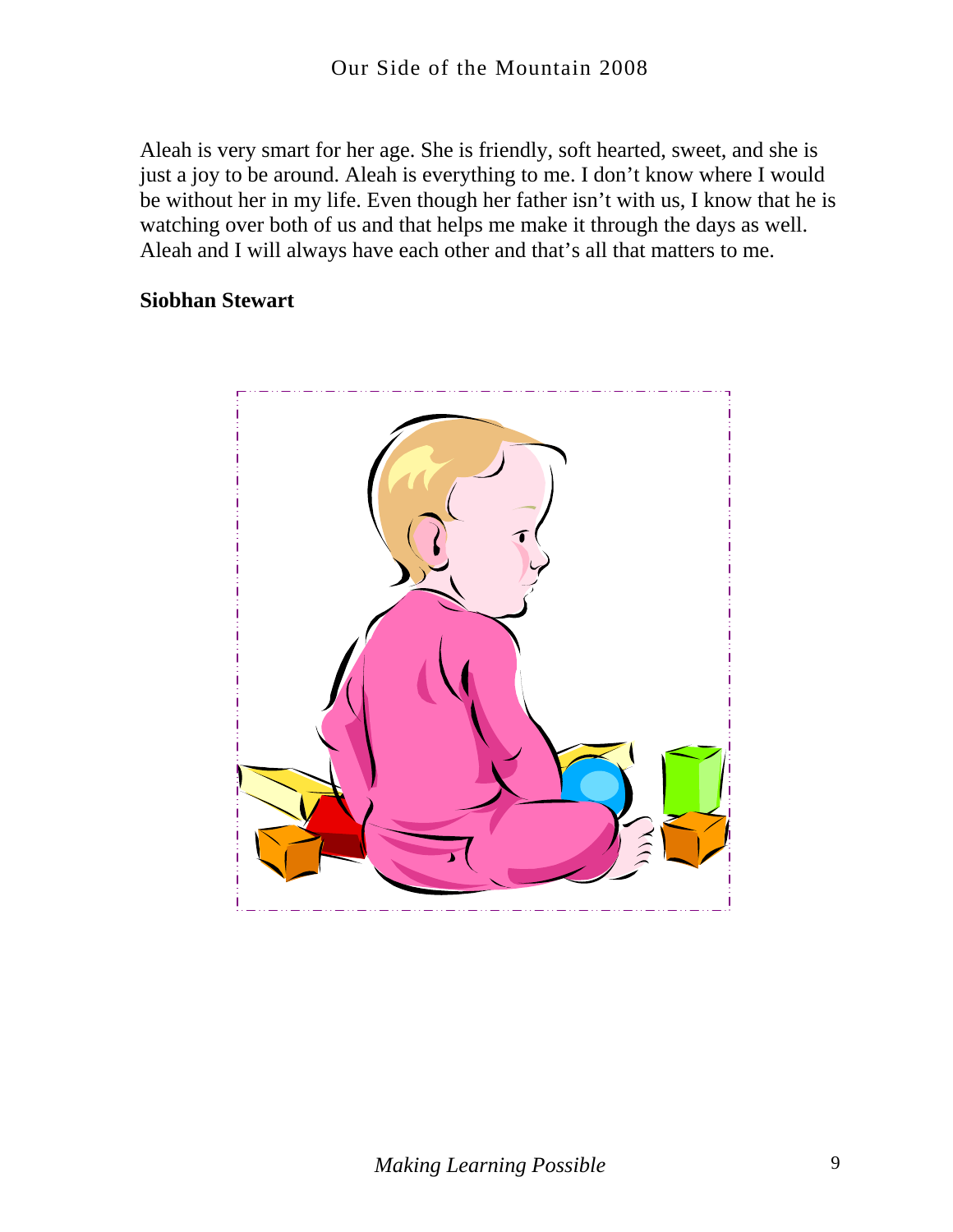#### As a Learner By *Amanda Steiger*

<span id="page-13-0"></span>It wasn't many years ago that I was in school. I really never spent much time in the classroom doing what I was supposed to be doing that is for sure. I was young and didn't listen to my teachers and became frustrated easily. Now I know that it wasn't the smartest thing to do to put me on the right road to life. I should have attended classes and listened to my teachers more. And, I should have put in a better effort to do the work that was given to me.

The reason I say this is because, here I am now years later back in school as an adult and a single parent trying to learn. I realize now that education is the most important thing in life. When I first made the decision to come back to school I was afraid. Afraid that I wouldn't be able to do the work, and that I would drop out again. Now that I am here, I know that it is the best thing for my daughter and me. I am going to try my hardest to stick with it no matter how long it takes.

Some people may say why bother trying to learn as an adult. They say if you couldn't do it then what makes you think you can do it now. Well now I know that without a grade twelve diploma it is very difficult to do anything in life. You can't go to college or get a very many jobs. Most jobs these days require at least a grade twelve. Without an education you can't go very far. Plus I want to set a good example for my daughter.

I know that my return to school won't be easy. Trying to juggle between school and taking care of a child. But I think I am doing the best thing for both of us. How would I be able to tell my daughter to go to school if I didn't myself? How would I be able to help her with homework if I didn't know the work myself? I know that some subjects will be hard and that some days I won't feel like going to school. But all I can do is take it one day at a time and think about the benefits of getting an education in the long run. Everyone has a right to an education and I am taking advantage of that right. I plan to finish what I have started and I think I am finally on the right road to life.

> **Amanda Steiger New Waterford Class, 2008**

10 *Making Learning Possible* 

ś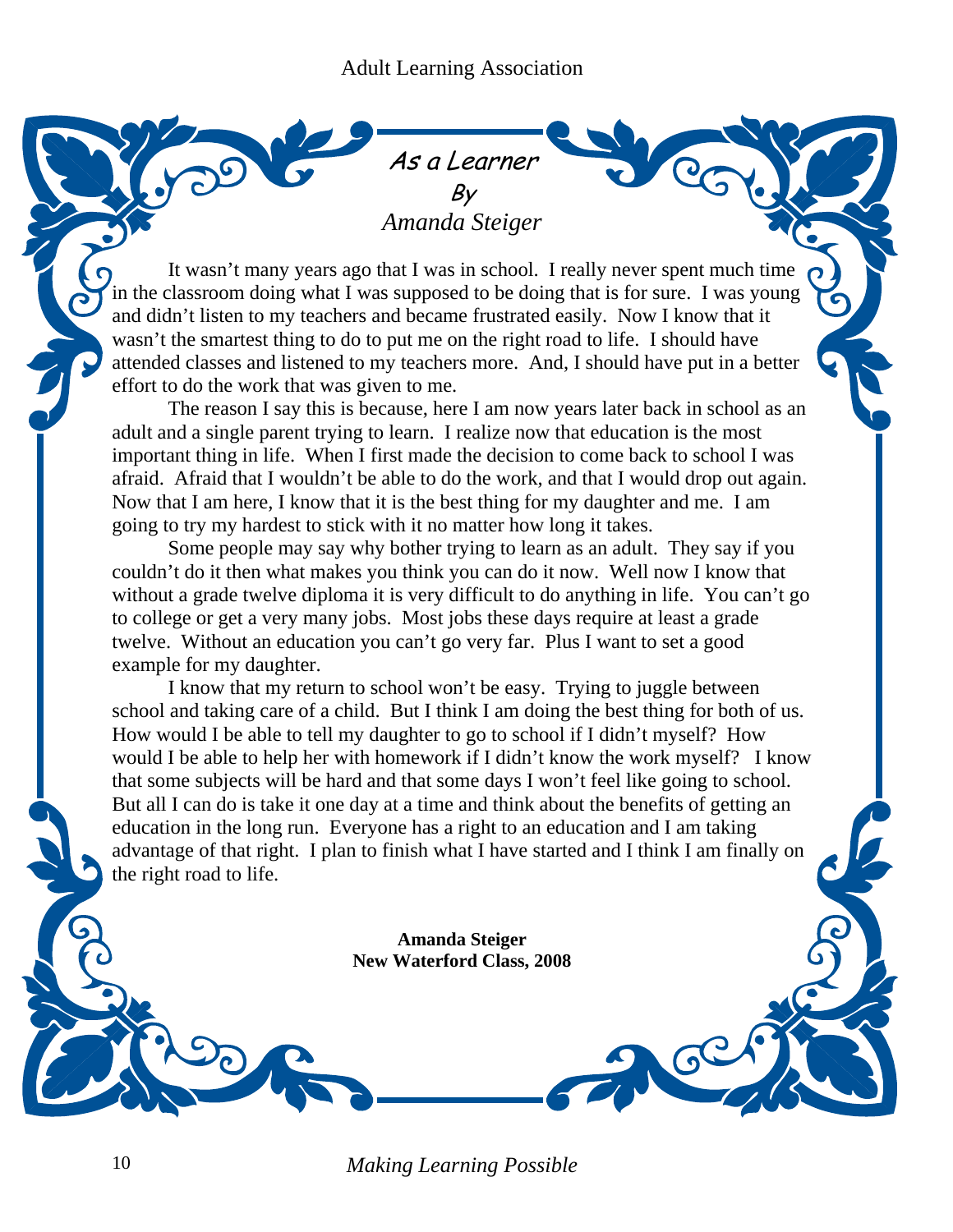<span id="page-14-0"></span>

*Spring* 

I am so happy that spring has finally arrived. Spring means the end of the snow banks and the ice-covered sidewalks. I can wear lighter clothing and I no longer need boots, scarves and gloves. I've already started buying my new spring and summer clothes.

I can see the signs of spring everywhere. The buds are coming out on the trees, the crocuses are in bloom. Small birds have returned and are busy building nests for their young. I see people preparing their lawns for the new green growth of grass. The days are getting warmer and longer.

Spring also brings the Easter weekend. Easter is a time of renewal when the Lord in worshipped, as He should. I enjoy going to the Easter services and sharing Easter Sunday dinner with my family and friends*.* 

I like spring because it uplifts my spirits to a point where I have the energy to do my spring cleaning, an annual ritual. As well, I look forward to the warmer weather so I can enjoy my 40-minute walk each day.

An exciting highlight of spring for me this year is that in June, our group is going on a five-day vacation to Inverness. We will visit the old church in Cheticamp, go whale watching and eat at restaurants. A special treat is the steak and lobster supper on our last evening there. I can't forget the shopping that we will do there either, and hope to find some bargains.

To me, Spring is a happy time when I feel rejuvenated, and the earth becomes alive with new creatures and new growth.

**Pam Dandy** 

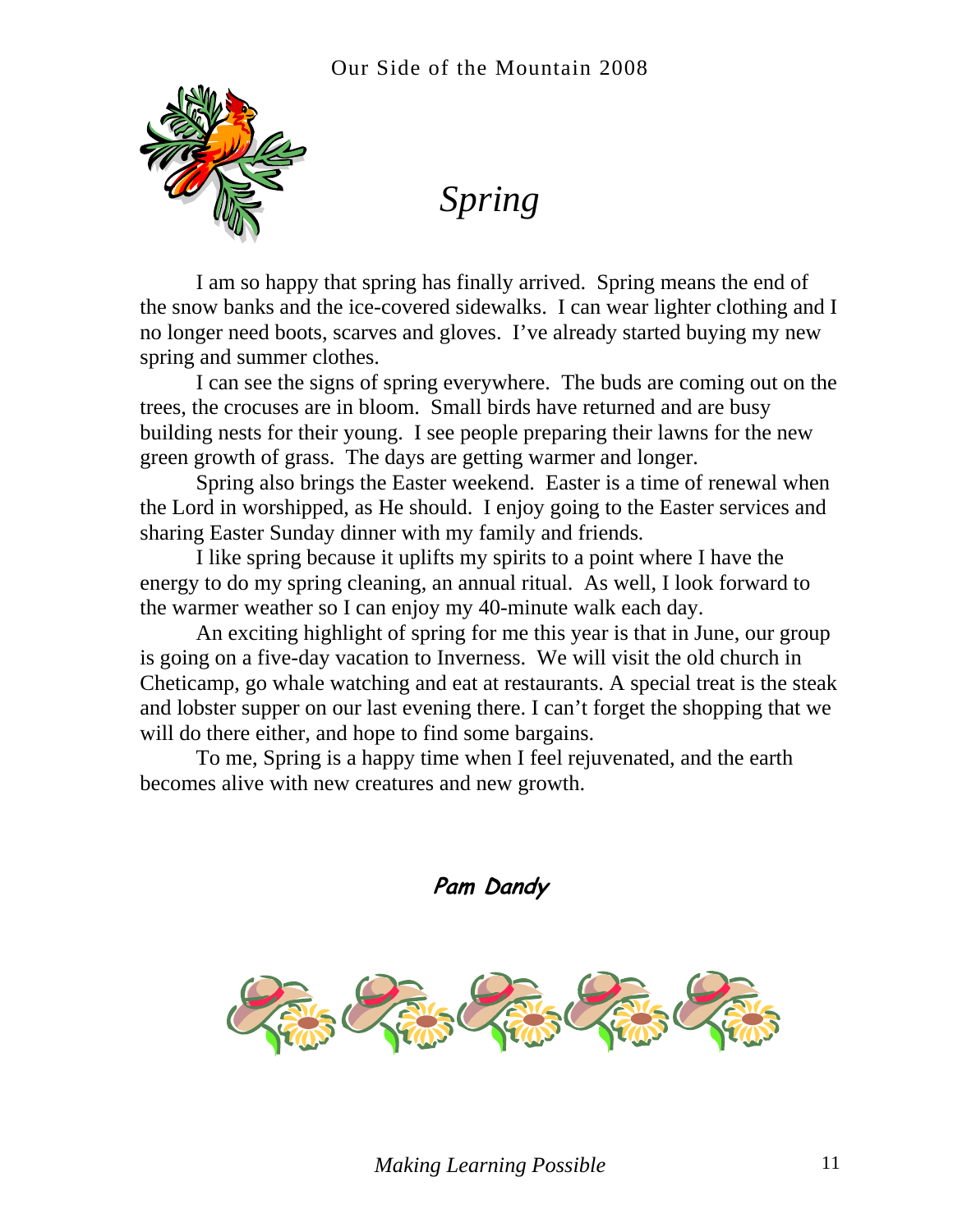# **Our Cat Ralph**

<span id="page-15-0"></span> My family got Ralph from the SPCA when he was a full grown cat. We think he was 2 or 3 years old. He was called a stray but when we got him home he was neutered and declawed so we think he might have been a runaway.

 Ralph's weight was twelve pounds. He is now thirteen years old. My mother makes quilts and Ralph is always her helper. He likes to see the needle on the sewing machine go up and down and sleeps in the middle of the quilt. Ralph makes sure the lines are straight when she hand quilts.

 Ralph has a thyroid condition and takes two pills a day. He likes to be waited on so he screams at my mother when he wants to eat. He knocks on the door of my mother's room every morning when he wants to go out. He sits on my father's lap but will wait until my father says it's ok. We all love Ralph.

#### **Erin Peters**

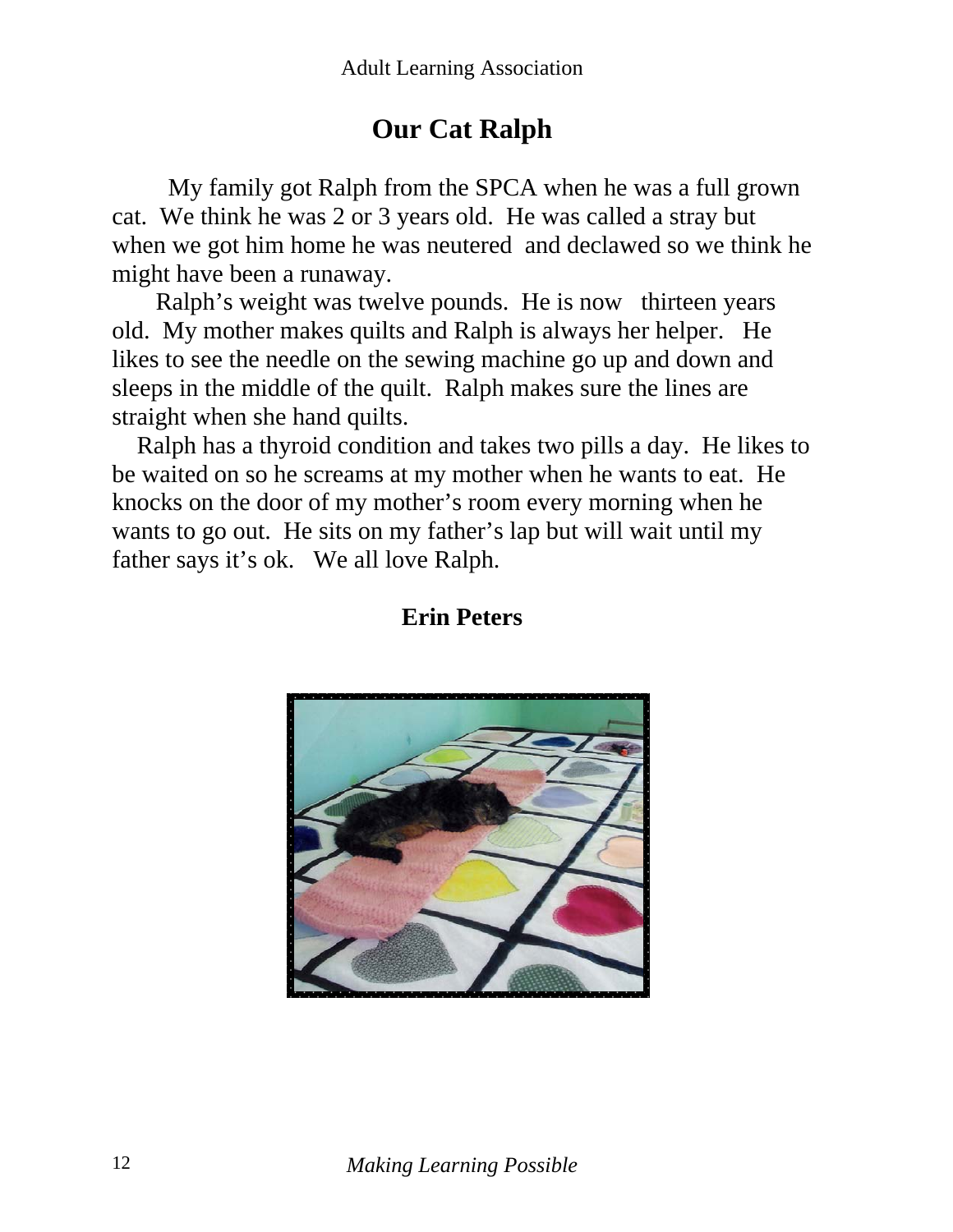#### *The Air That I Breathe*

<span id="page-16-0"></span>**He is the one that brought life to me He is the one that wakes me in the morning He is one that brings me his love He is one that helps me through the day He is the one that picks me up when I am down He is the one that I hunger for He is the one that will take me home one day Jesus is the air that I breathe** 

**Carl Gerow**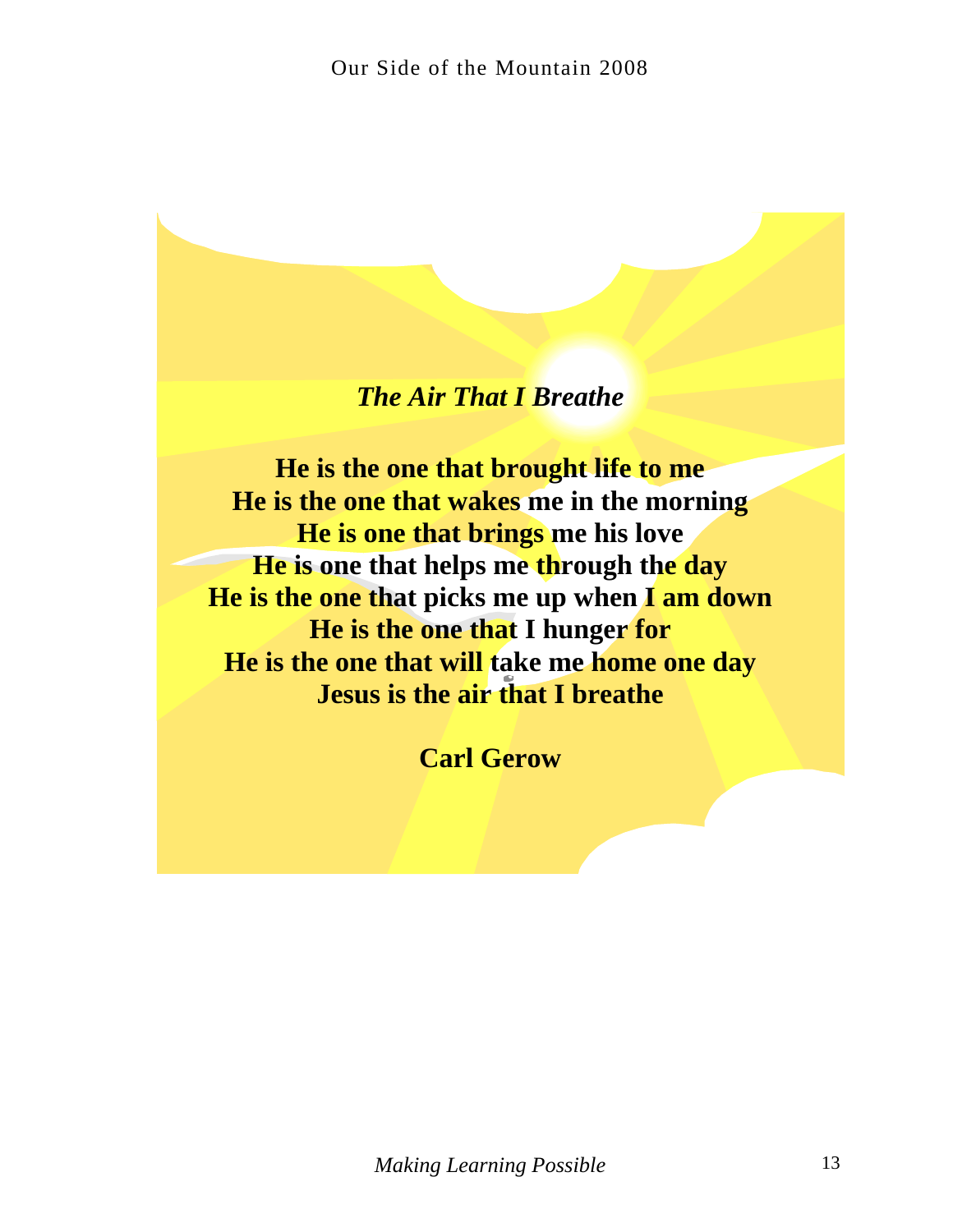# **Bingo**

<span id="page-17-0"></span>*The thing I most love to play is bingo. My mother first took me to a game when I was 6 years old. We went to the old Star Hall bingo where the Delta stands today. It is 34 years ago, since then I never stopped going. I like going cause I might win or lose I'm still happy just to get out of the house for couple hours.* 

*Today I go to small bingos like at K.O.C. on George Street, or the Pensioner's Club near the cinemas, and the Iona Legion. I used to go to Membertou until they upped their packages to 30 dollars, so I stopped going there. The little games, you don't need a package. Twenty dollars and you're set to play all the rounds and get a slice of pizza and a pop.* 

*Oh, and I got a call to go New Brunswick bingo in May. That game is a big game. I'm so happy to go. I always wanted to go. I was booked on another bus last month, but the bus tour woman said if I didn't pay the full fare by the end of March I couldn't go. So I got my deposit back from her. When I called New Brunswick to see if I can drive up he said he knew a tour bus from Truro had a couple seats. So I called Truro and sure enough she had one seat left and she sold me it. She said send my deposit next week and come to Truro next month and catch her bus at the Acadian Lines place.* 

*My family said they'll all chip in for my trip. It is a two day trip. I can't wait to go. This is why I love Bingo.*



14 *Making Learning Possible*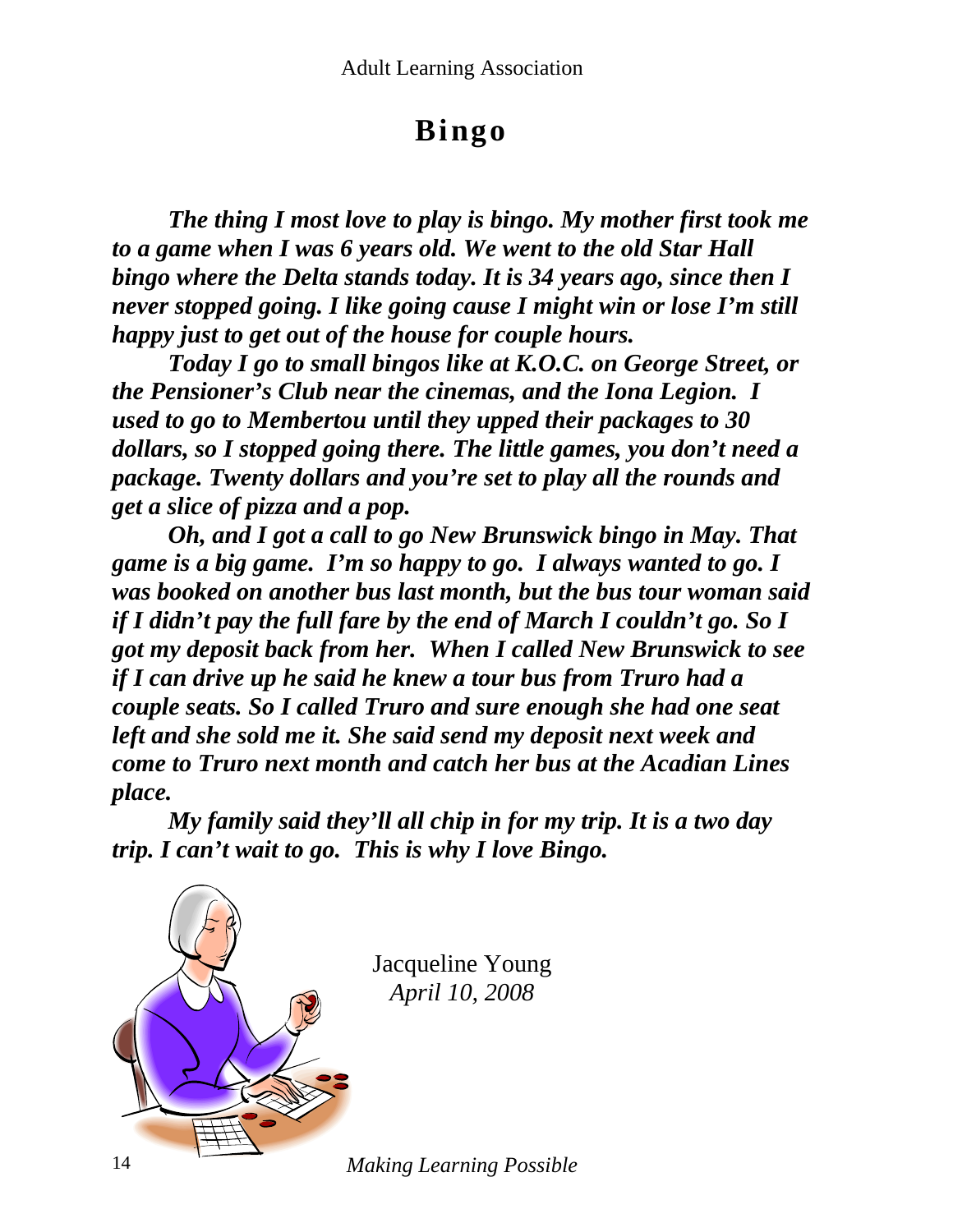<span id="page-18-0"></span>

*I Love Chocolate* 

 It is good to eat. It is good for the family to share. I would like to learn how to make it how was it made long ago. A lot of people love chocolate. Some people cannot eat chocolate.

The chocolate that I like best is Black Forest cake. It is made with cherries, white cream, chocolate frosting and coconut. I love dark chocolate. When I get one I get to have it all to myself because it makes my parents sick because they are diabetics.

The Easter Bunny comes once a year. I catch him every time. I like getting chocolate for Christmas. I really love it.

# **Carole Bennett**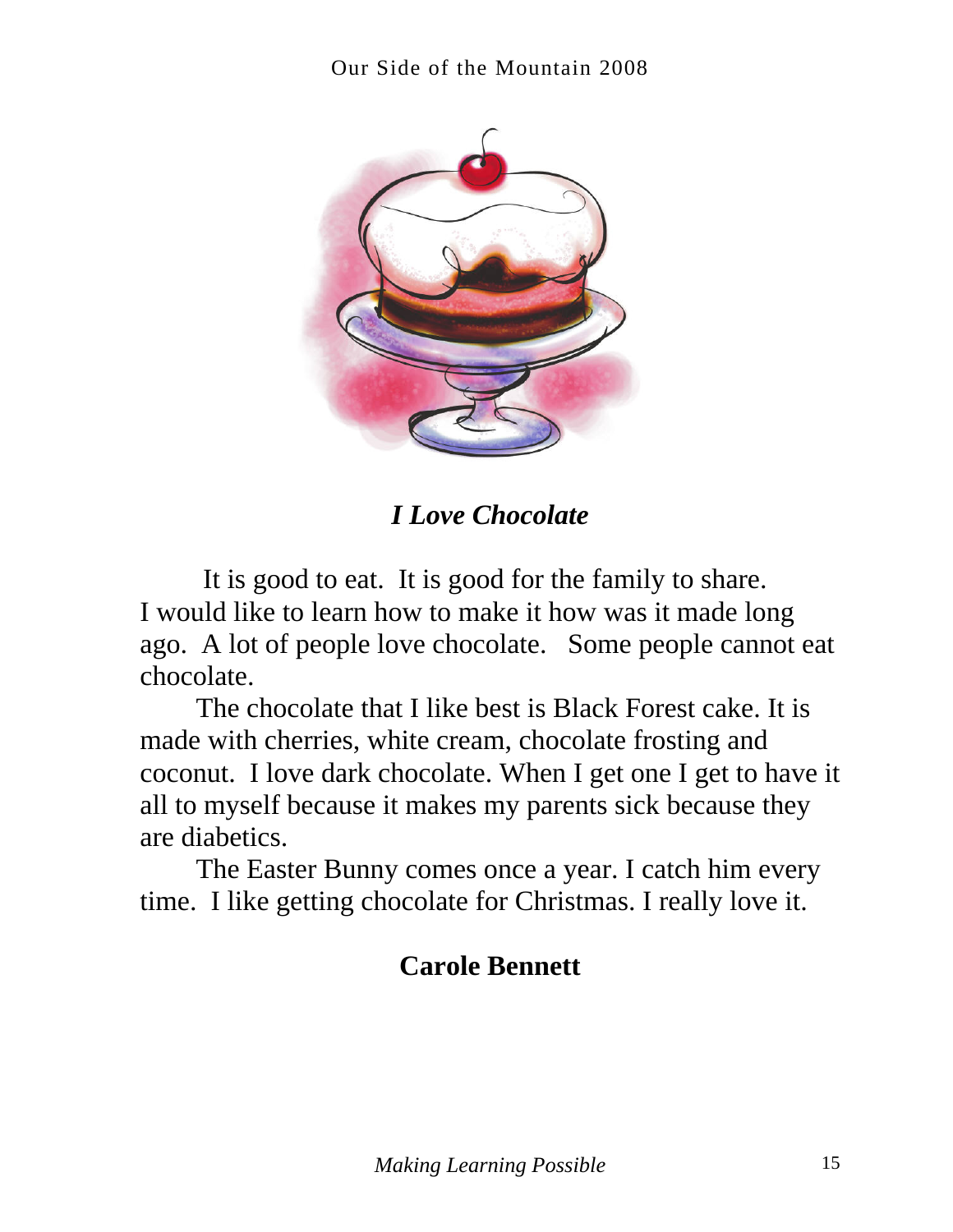# **The First Time**

<span id="page-19-0"></span>Making a good impression makes you feel better inside. Good impressions show that you are a good human being. It shows your strength and that you can do it if you put your mind to it. It helps to do lots of practice in front of a mirror; this can help you with your self-confidence.

**Jamie Lundrigan**

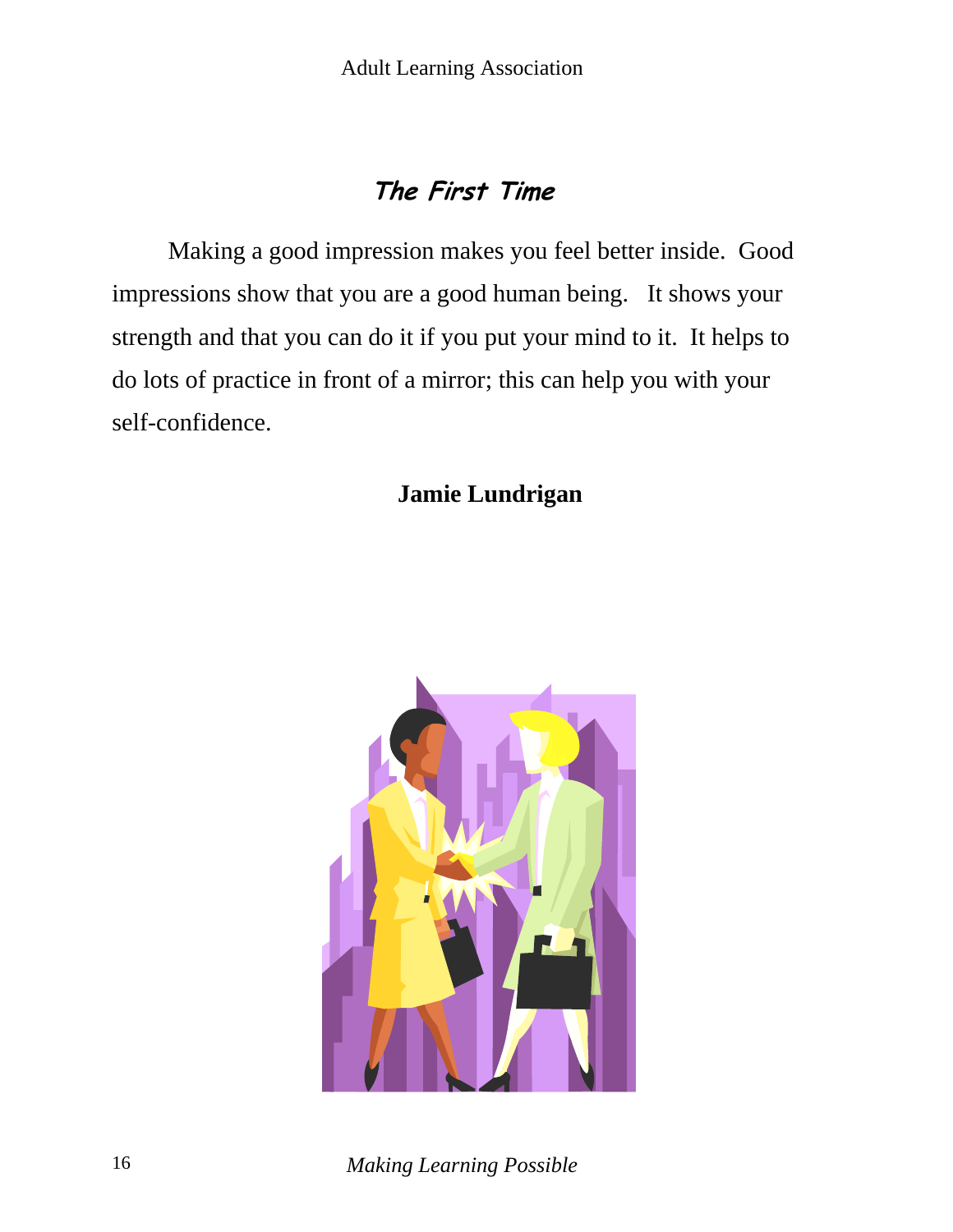#### **Cathy As A Learner**

<span id="page-20-0"></span>This is my story about me as an adult learner. My name is Cathy Head and I am from New Waterford, Nova Scotia. For many years I wanted to go back to school. Always thinking I was too old or not smart enough, I put the idea out of my head for a long time. But it was always there in the back of my mind. Finally I started to ask people in my community if they knew of any programs available for someone like me.

"Someone like me", means someone who had been out of school for a long time, someone who was older than the average student, someone who didn't always get the best grades in school. I wanted to go back to school for a few reasons.

I wanted to go back so that I could have better grades. I wanted to go back so that I could learn the things I missed years ago. I wanted to go back to learn new things. And I wanted to go back so that I could eventually get my grades 11 and 12.

In 2003, a friend of mine told me about the Cape Breton Literacy Network now known as the Adult Learning Association of Cape Breton County. I set up an appointment, went for an interview and started class. Before coming back I had been out of school for twenty-seven years. I was really scared at first. But it became easier as time went by. My teachers and classmates helped to make things easier.

For the first three years I attended classes, I had a teacher by the name of Robin. She taught me a lot. Then I had a man teacher named Dan, he was a nice teacher and taught me a lot too. This year we have another woman teacher and her name is Janice. She is also a nice teacher. We do a lot of work in her class. Janice helps us if we need the help. We have a good time in her class.

I am still learning new things every day. Janice goes over the work until we know and understand it. Then she moves on to the next lesson. I still have some trouble with math. I find it hard to do but I try my best.

I have friends who attend the class I am in. Some have been coming a long time, some not so long. We all get along well. Nobody makes fun of one another. Going to school here is not stressful like school use to be for me all those years ago.

The teachers we have had have been easy to get along with. They taught us a lot since we started back to school. I am still hoping to get my grade eleven and twelve. I have been going to school for five years now and don't plan on stopping anytime soon.

I hope you have enjoyed my story about me as an adult learner and always remember that you are never too old to learn or to go back to school.



 Cathy Head New Waterford, 2008

*Making Learning Possible* 17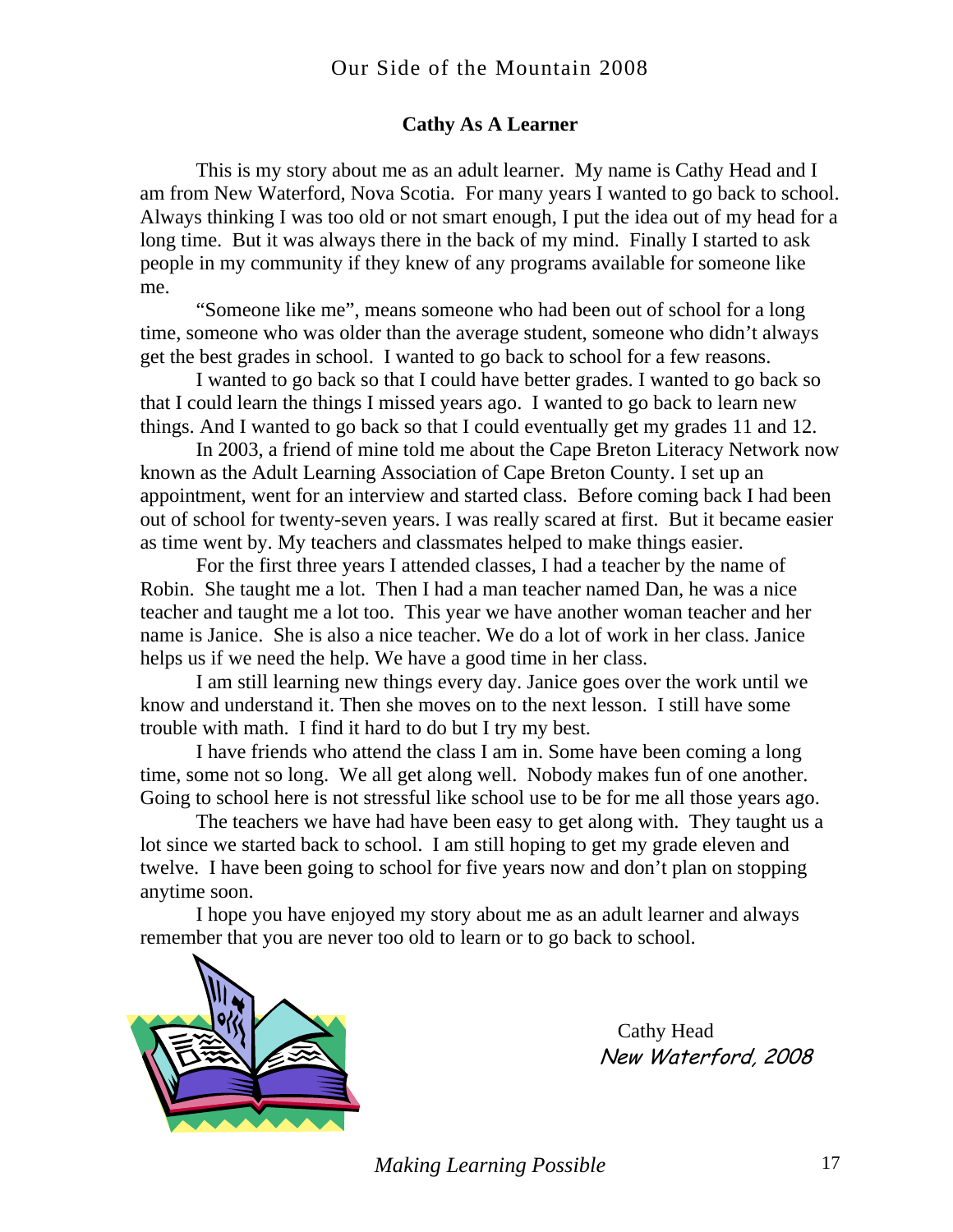# **I Am**

<span id="page-21-0"></span>I am a comedian and irresistible I wonder what it would be like to be an astronaut I hear the whole world laughing I see a mirage I want to have my high school diploma I am a comedian and irresistible

I want to have my high school diploma I pretend to be a fighter pilot I feel good I touch my father's picture I worry that I will not get my high school diploma I cry that people don't get enough to eat

I am a comedian and irresistible I understand that I have a mother I say the world is round I dream about winning the lottery I try to have an effort in English and math I hope for my high school diploma I am comedian and irresistible

ploma of Gradualion

Kevin Coones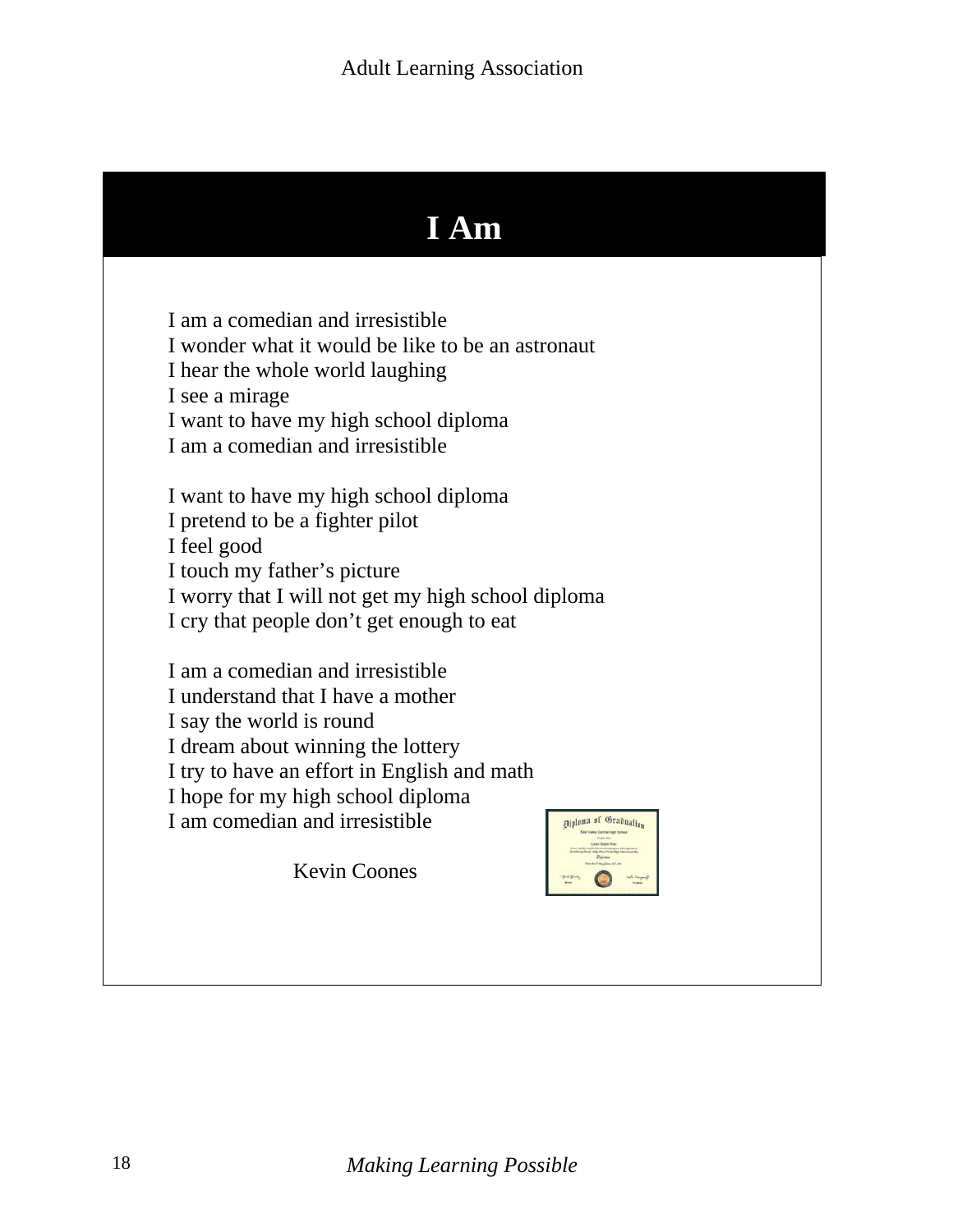#### <span id="page-22-0"></span>Our Side of the Mountain 2008



**What we like about spring…** 

**Mary Margaret** enjoys going for walks, picking and planting flowers, and shopping for new spring clothes.

**Danny** likes going for walks in the spring air.

**Paula** likes the flowers and being outdoors during springtime.

**Sandra** enjoys going to school, planting flowers, and going to visit people in the spring.

**Marion** likes the sun and the new flowers of spring.

**Alicia** likes going to see her mom in the spring.

**Trevor** enjoys the warm days of spring and knowing summer is just around the corner.

**Angie** likes the hot sun of spring.

**Pat** enjoys the springtime sun.

**Patsy** enjoys the nice weather of spring.

**Linda** loves walking in the spring weather.

**Janice** likes the longer days of spring.



**Sydney Evening 1 Class**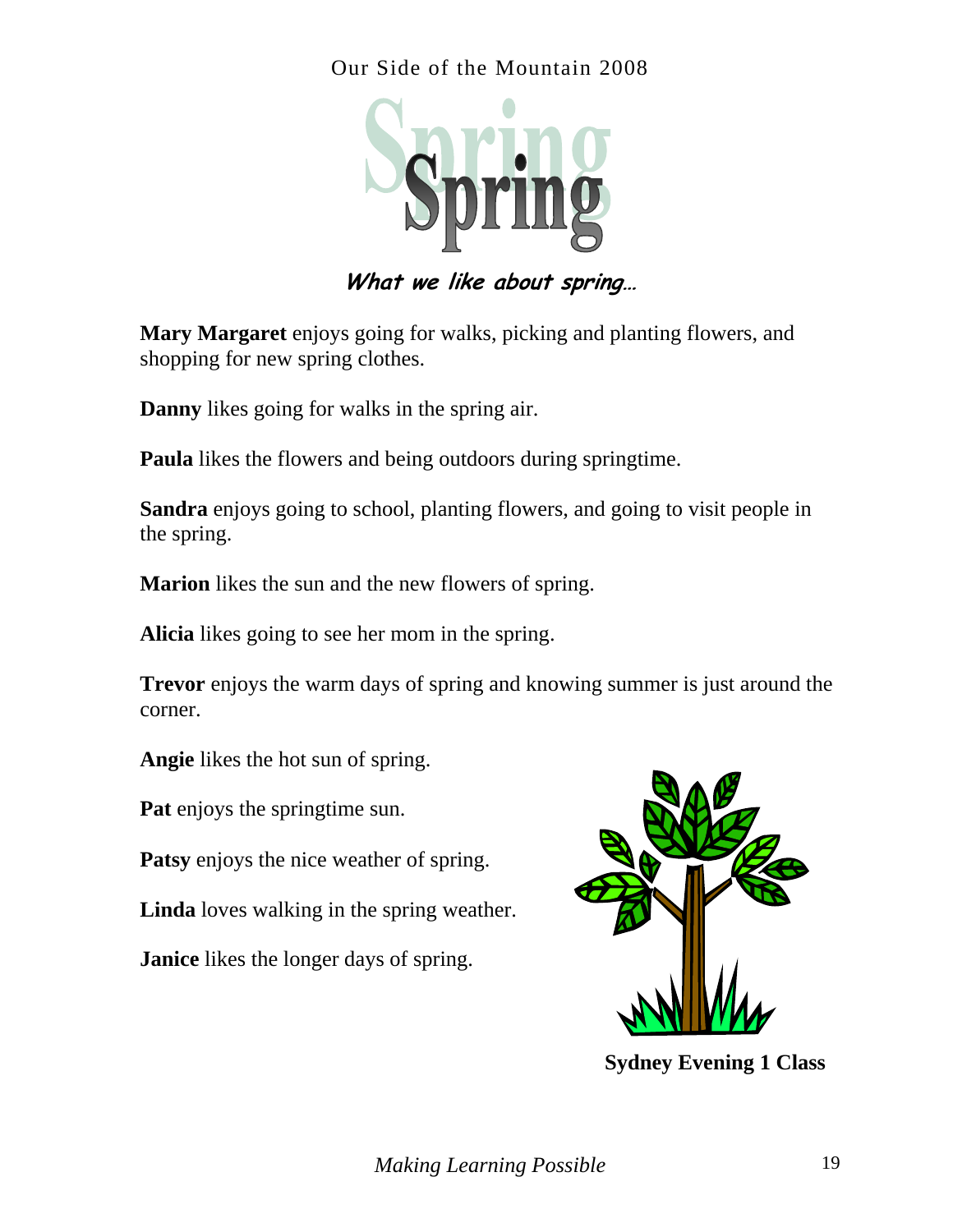<span id="page-23-0"></span>

#### **Damian's Accident**

On March1983, my mother was working at a store and my father was in the woods. I asked my older brother if Barry and I could go across the street. He said to call mom and I did. My mother said to look both ways before I crossed. I didn't and a car hit me. Barry sat next to me then he got up and ran to my grandmother and said, "Damian was hit by a car." My grandmother called an ambulance. Then she called my mother. It took the ambulance about half hour to come. A man put his jacket around me while I was on the road.

When we got to the hospital the doctors told my parents I would not live. My parents said to take me to Halifax and they did. The doctors in Halifax said if I lived I would be a vegetable, but look at me now.

#### Damian Peck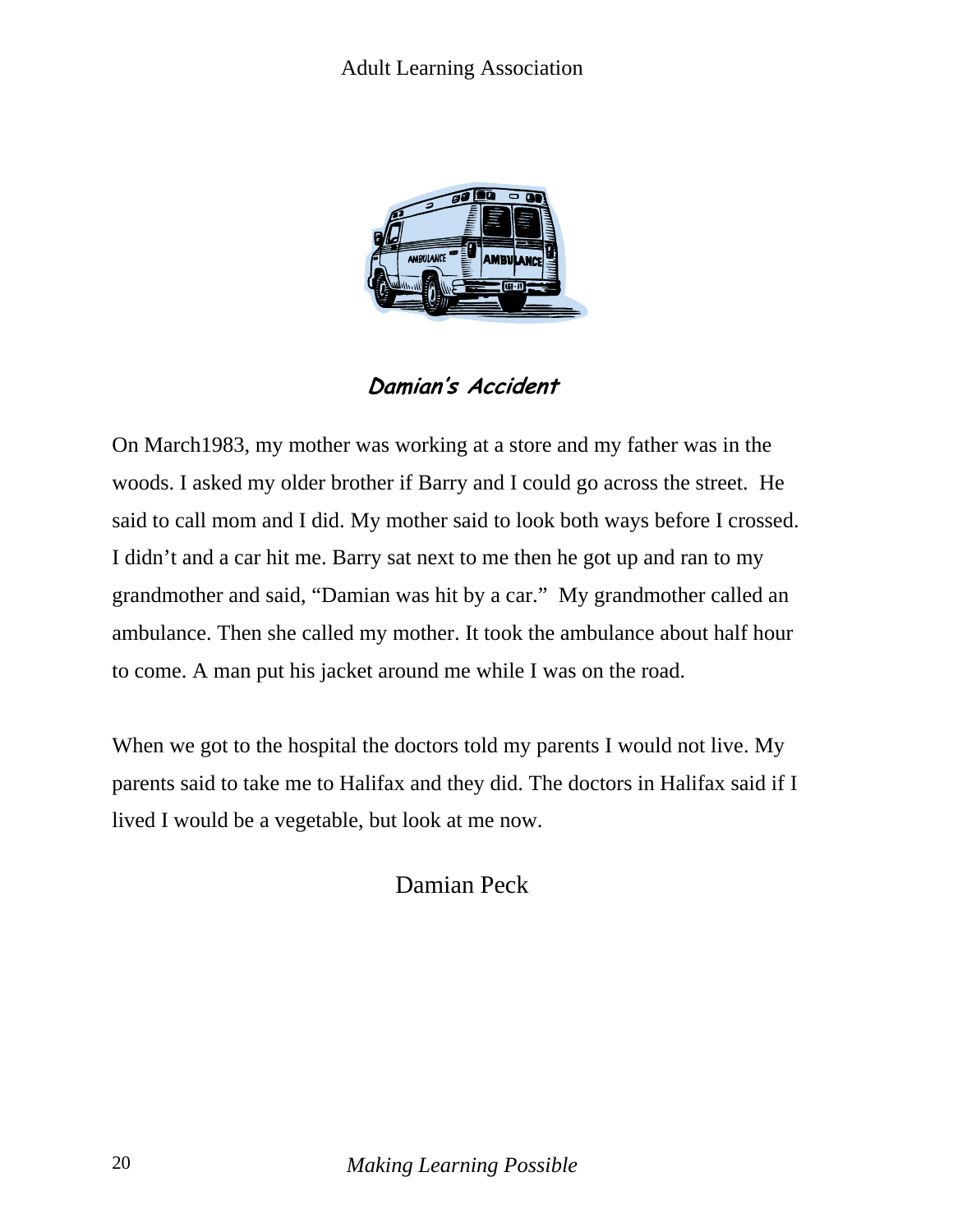#### <span id="page-24-0"></span>**My Mother Written by: Krysti Power ALACBC Student, North Sydney**

When I smile

When I cry

As the days go by

When I think of you

And your laughter

Up in heaven

Were you are

I admire you from a afar

I know you're watching me

As I am you

You will always be in my heart

My mother my rock.

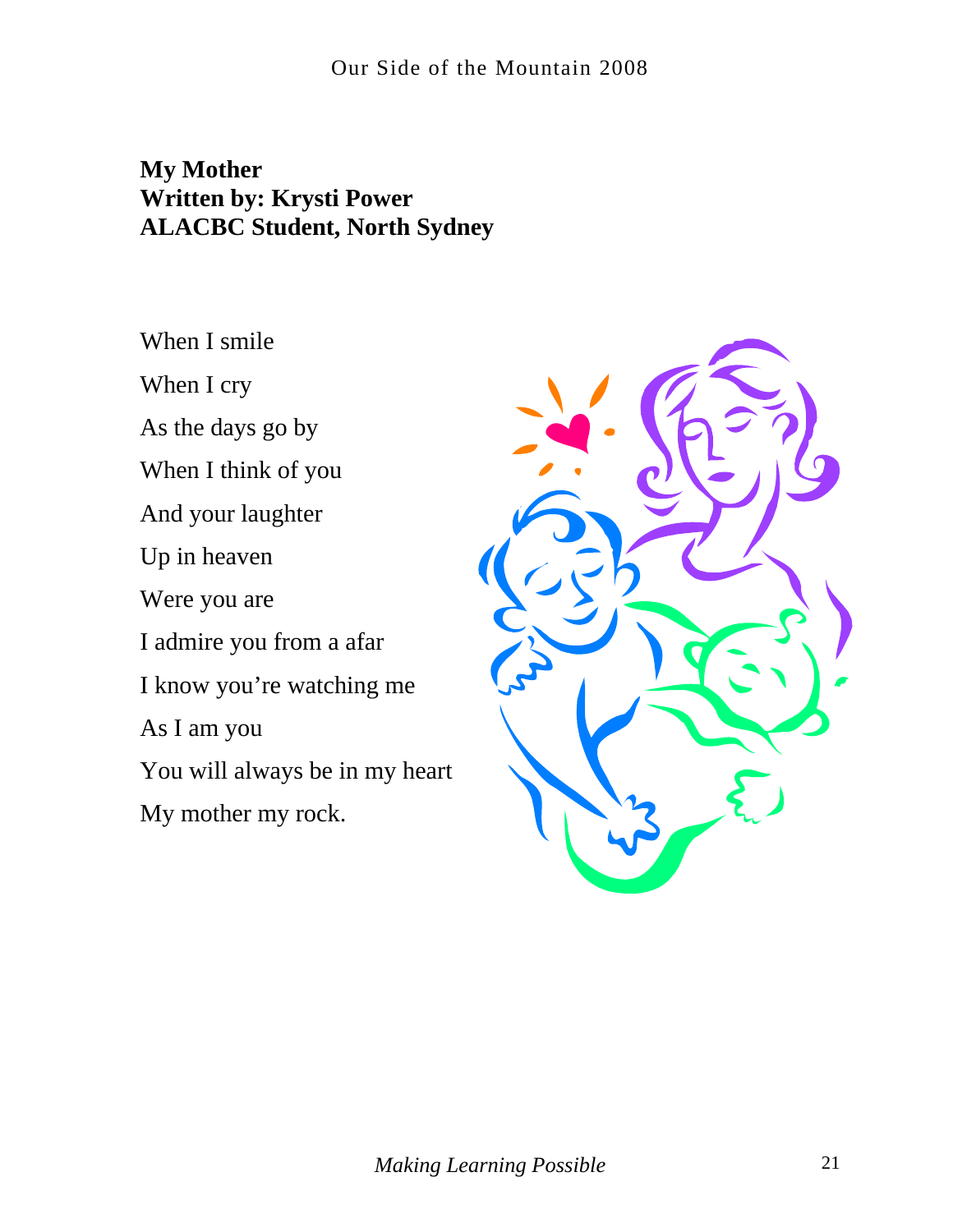# My School Year

<span id="page-25-0"></span>My school year has been great. This year I attended two computer workshops in Sydney and got a certificate for both. Earlier in the year my classmates and I went to a Shakespeare play at Cape Breton University as well as a visit to the art gallery. We had lunch at the university and it was a great day. I have taken some courses through Alpharoute online learning and this was a great learning experience. I have been getting certificates for these. I also entered a creative writing contest and was chosen as one of the nine finalists. This felt good. Recently I went to a health fair at Marconi campus in Sydney and enjoyed it. There were so many displays to see. My classmates and I helped to staff the booth for the Adult Learning Association. Lunch was included that day and it was delicious. My teacher in New Waterford this year has been very nice and helpful. I understand some of the work that I didn't understand before like fractions. We did more activities this year than last year. I met a few new people in my class. All in all it has been a really good year and it

isn't over yet.



 Tara Bates New Waterford, 2008

22 *Making Learning Possible*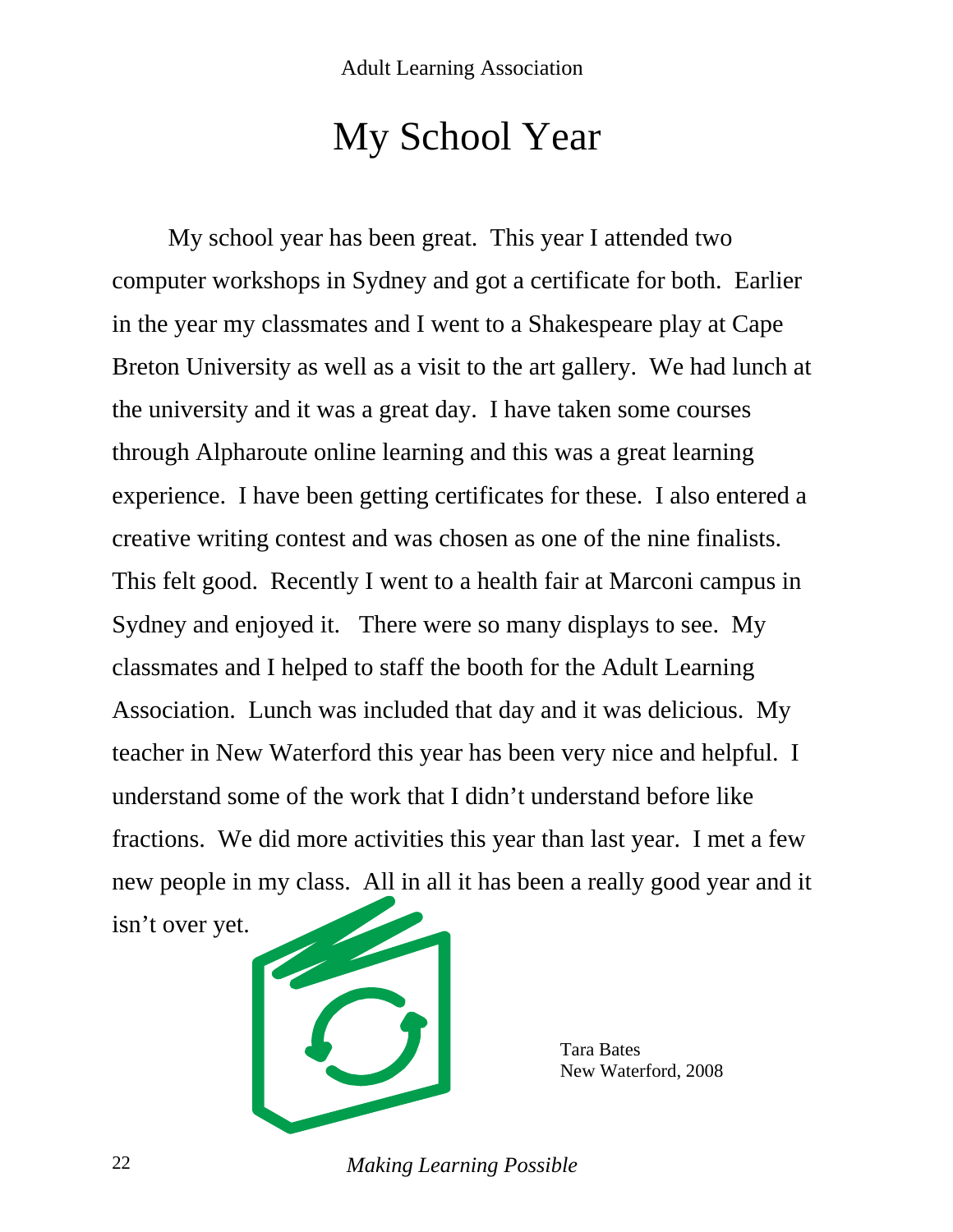#### Our Side of the Mountain 2008

#### **Love**

**Love is red It tastes like chocolate strawberries It sounds like a voice of a loved one It smells like the scent of a man It tastes like a freshly baked apple pie It feels like butterflies in your stomach It looks like a rainbow** 

#### **Fear**

**Fear is gray It feels like an electric shock It smells like putrid flesh It tastes bitter It sounds like thunder It looks like disaster** 

**Happiness Happiness is the colour of an orange Lamborghini It feels like sex It smells like Febreeze It taste like fresh baked bread It sounds like a supped up engine It looks like a smile** 

#### **Anger**

**Anger is black It feels like scratchy wool It smells like rotten fish It taste like sour milk It sounds like nails on the board It looks like violence** 

**Cathy Besso**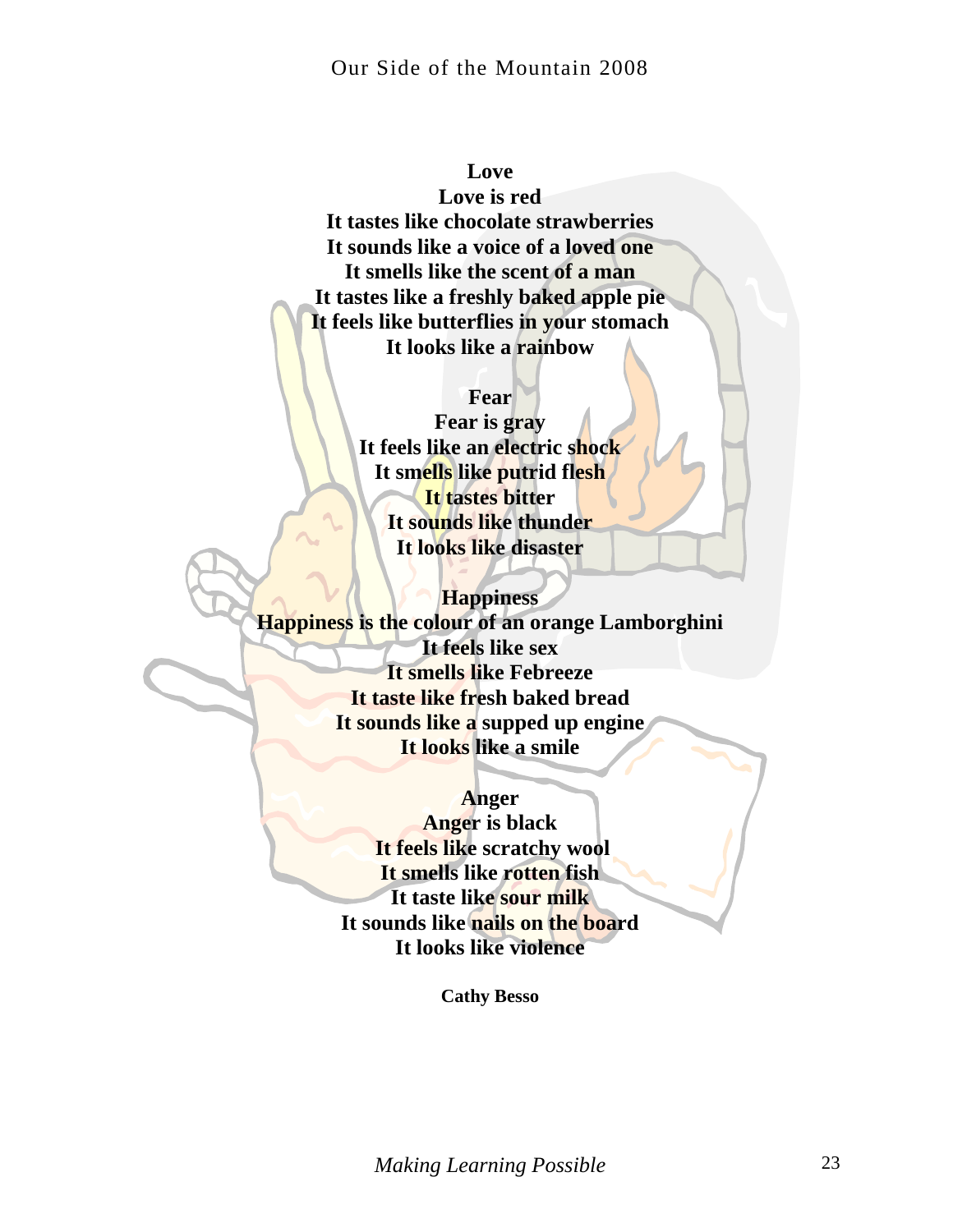# *My Rocky Trip*

<span id="page-27-0"></span>In late August one year my father, mother, and I boarded a train from Sydney Mines, Cape Breton to Sudbury, Ontario. We stayed on the train for two nights. We went to visit my father's sister's family, which consisted of eight children. Three of them still lived at home while we were there visiting. The other five had grown up and left the nest.

Everything on the train was all right until night time fell. We had to sleep in berths which were stiff and short in length. My father's feet hung over the edge of the bunk. My father stands over six feet tall and the bunks were not that long. I climbed up to the top berth by way of a ladder, and there was a black 100% woolen blanket up there for me. I itched all night. It was cold and the motion of the train kept me awake all night as well as my parents.

The morning started off very cold and it got worse from there on in. My father made his way to the miniature sized bathroom to shave. No water came out of the rusty taps. He gave up in frustration due to the rocking motion of the train. It was difficult to walk on the train because of the rocking, you had to walk slowly and hang on for dear life.

We made our way to the dining car for breakfast. We sat down at a long counter which had stools instead of chairs. Dad ordered a hard boiled egg. The prices of the food in the dining car were ridiculous even for the year of 1970. The egg which cost my father a dollar came in an eggcup. When he reached out to get the egg, the train suddenly lurched ahead, knocking the egg out of the cup. It rolled down the length of the counter and onto the hard dirty floor. My father was in awe, he had a look of total disbelief on his face. Eating on a rocking and rolling train was a challenge for all of us on this great adventure.

 We reached the Sudbury Train Station the next day at 2 am. My Uncle Jim picked us up in an old rough looking car. We wondered if we should sit in it and if it would make the journey to their home. We took the risk (really, what else could we do) and he began to drive very fast. We were on a dirt road and Uncle Jim was very quiet. My mother was in the back seat looking scared to death, hanging on to my father for dear life, giving my father the "what is this" look that we both knew so well. Well, it was his side of the family after all.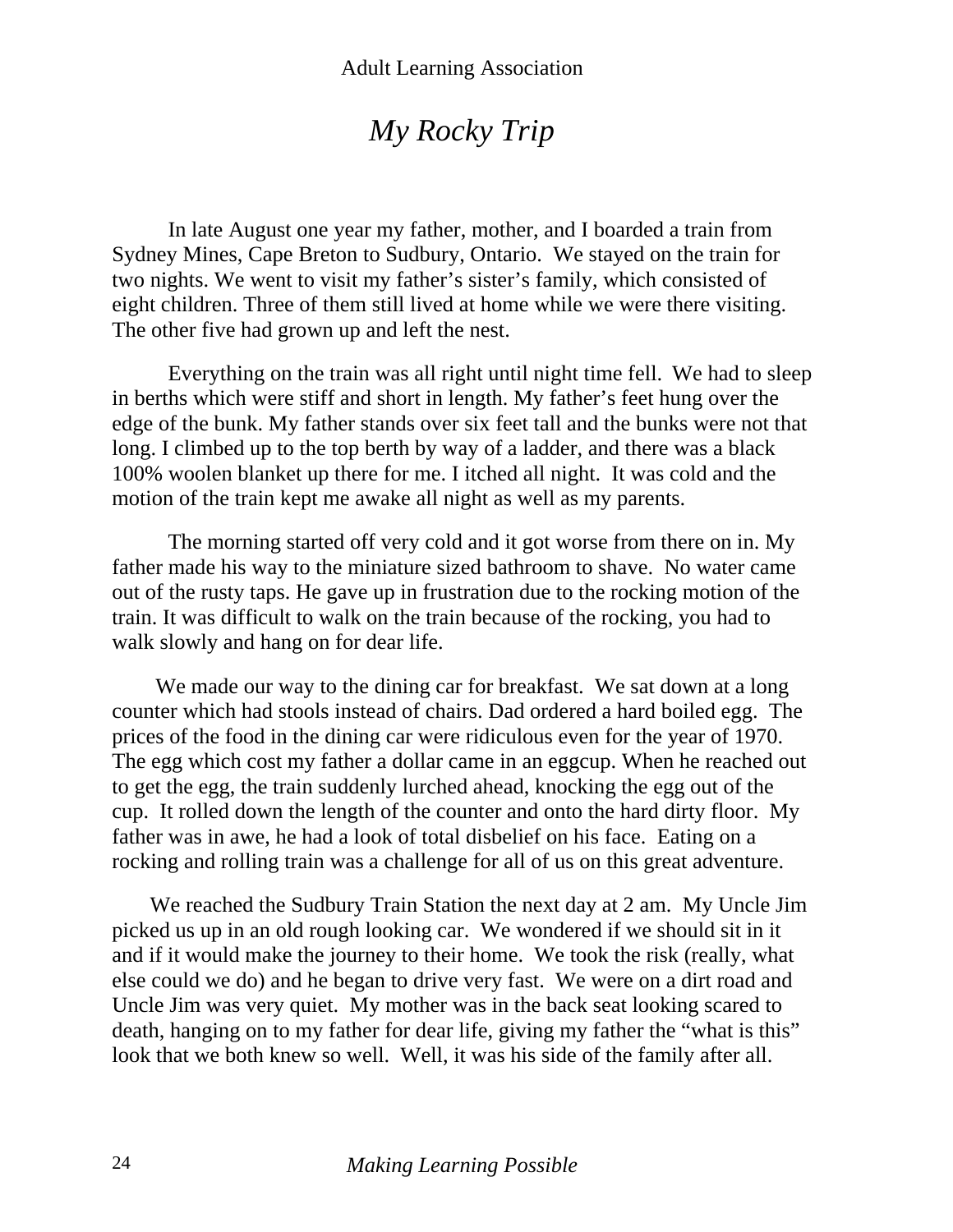Within an hour we arrived at their small house. We entered the back door that led into a tiny kitchen, to which led a little bedroom. Surprise, it was for the three of us to sleep in. It consisted of one double bed for all of us. I was eleven years old at the time. I slept in the middle between my parents. Oh, lucky me! How long is this trip again? Oh yeah, one whole week, seven days.

 Our first night was an adventure. As the three of us curled in the bed together and began to fall asleep there was a loud rumbling sound and the whole house shook. I rushed to the kitchen window and there was a train rushing by. The house was below a cliff and above it there was a train tract. Trains passed by several times a day, creating the loud noise and repeating the shaking of the house. Nice!

 When we got up another surprise was in store for us. Their house was set off from all other homes, really kind of isolated and it was very flat and barren looking. Not exactly the adventure of going to a big city I had in mind. I left Cape Breton to go to a smaller and even more remote place.

 My aunt and uncle took us to the zoo, and the shopping mall. My aunt had a strange sense of humor. For some reason she bought my father an ornament that was a miniature toilet. I can still remember that and I wonder why she would buy such a thing. I had a camera with me and took many pictures on our big trip.

 My uncle was retired from the army and he also had worked in an iron ore mine. He was a man of few words; his wife did most of the talking. He gave me an iron ore sample to take home with me. I suppose his military training was the reason they ran the house like it was on a military schedule. Everyone had to get up at a certain time, eat at certain times, and even the television was rationed. I guess everyone has their own way of doing things. However, being so young I didn't understand it at the time and thought them to be very strange.

 Every day the septic would back up and the smell! It would penetrate every room, especially the bedroom that we three shared. My mother grew wary of it all and our seven day trip ended after three days. In spite of all that went wrong there were three children around my age that I was enjoying being with and I was disappointed when we left. I would have stuck it out for a week. Kids can be very flexible.

 When we boarded the train to return to Cape Breton is was pouring down rain and rained the whole way home. The train ended up having to stop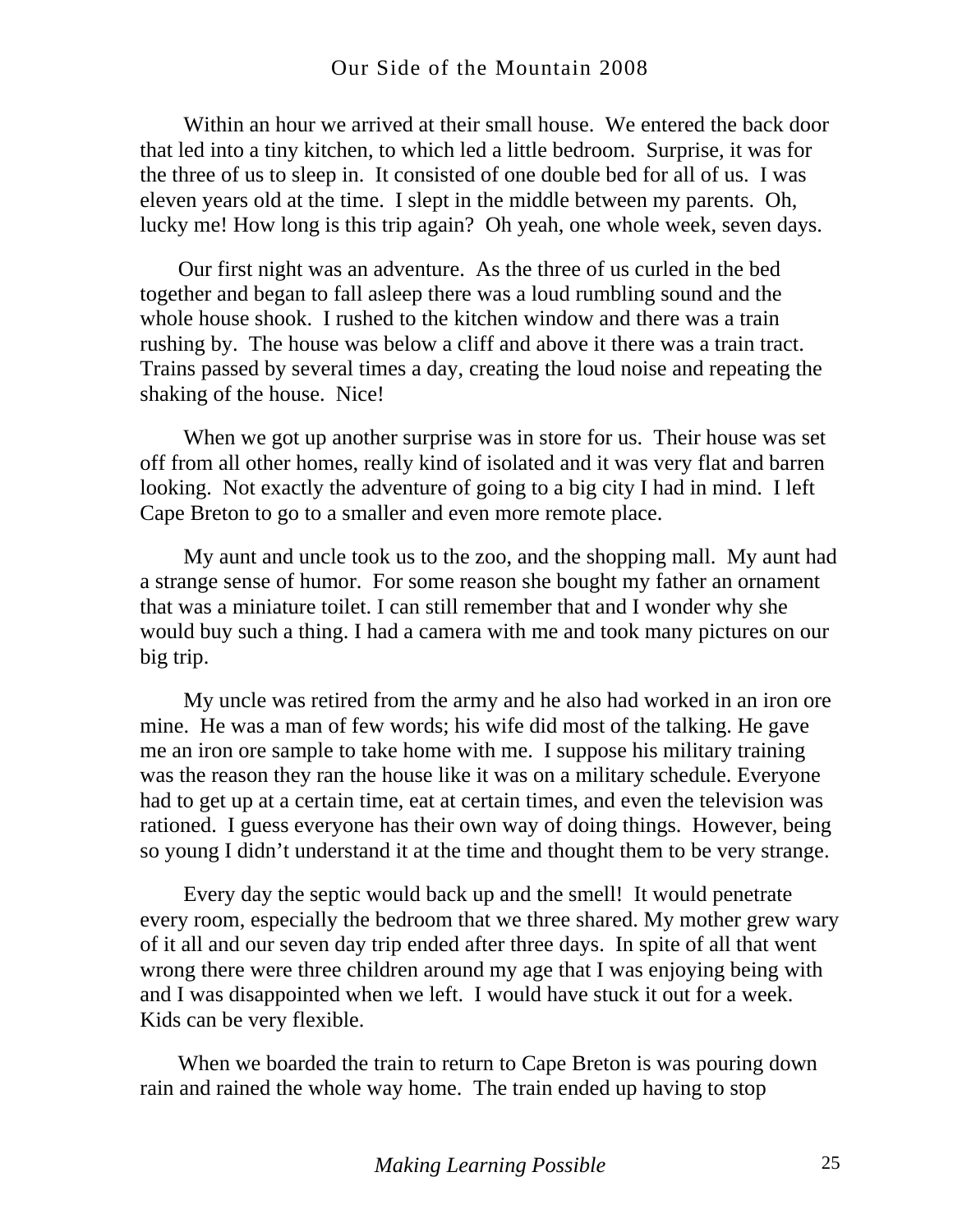because of a washout due to a flash flood. We stopped in Antigonish. We were put up by the railroad into a hotel for the night. Best of all, I had a whole double bed for myself.

 Finally we returned home, it was an eventful trip that I will always remember. I will never forget those few days. To top it off, when I went to get my vacation pictures developed, none of them came out, and they were all blank! The flash wasn't working on the camera. Another surprise, go figure. Think twice before going on a long trip again.

**Janie Lee Macleod April,15,2008**

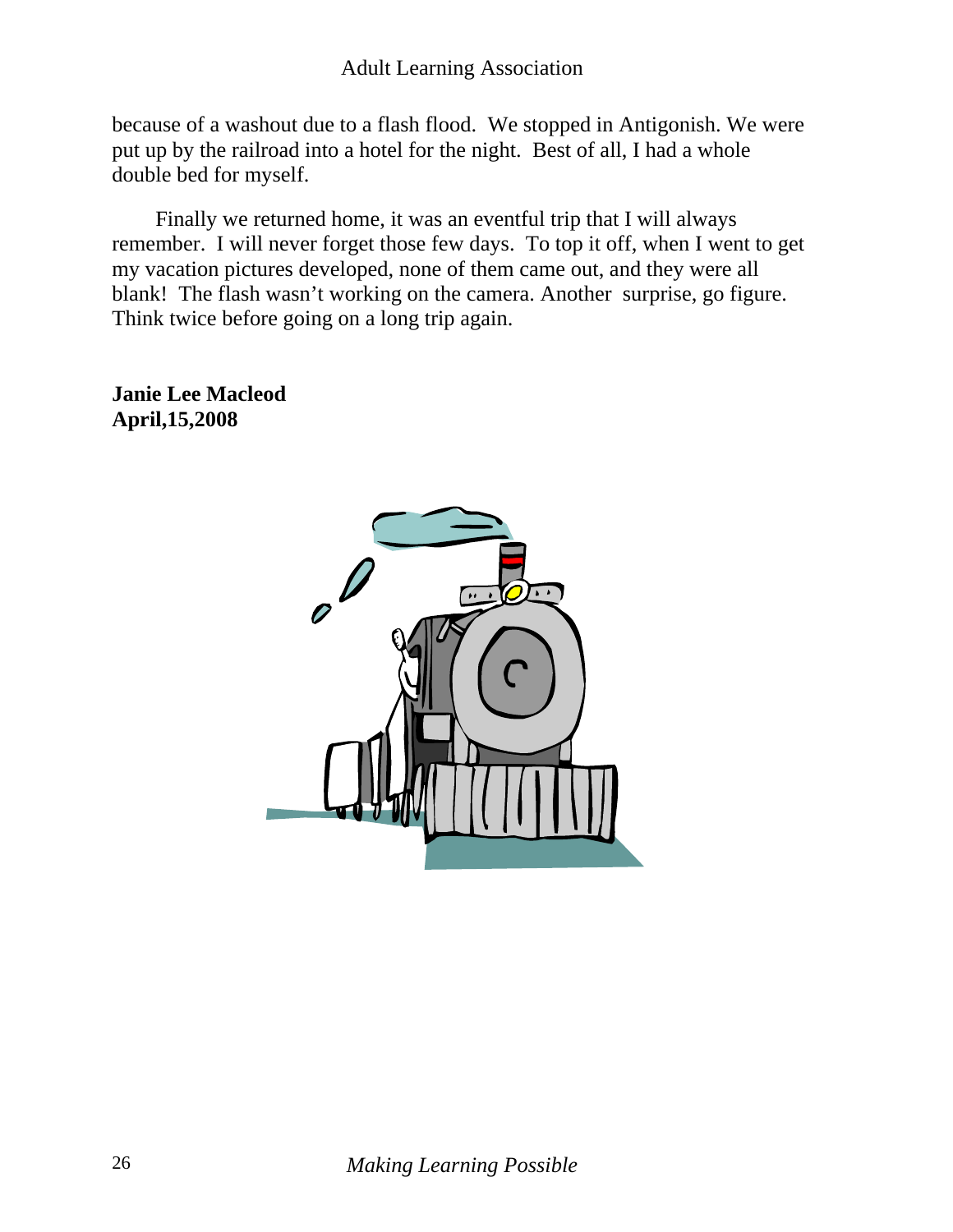#### Emotions

Love Love is color like Teal. It feels like Warmth. It smells like Pizza. It tastes like Pizza. It sounds like a Soft Cat. It looks a Mountain Scene.

#### Hate

Hate is color like Black. It feels like Sand Paper. It smells like Rotting Eggs. It tastes like Vomit. It sounds like a Bomb Exploding. It looks like Murder.

Joy

Joy is a color like Blue. It feels like Rain. It smells like Pizza. It tastes like Ice Cream. It sounds like Laughter. It looks like Fire Works.

Sad

Sad is color like Red. It feels like Acid. It smells like Stinky Fish. It tastes like Brussels sprouts. It sounds like a Baby Crying. It looks like a Building Falling Down

# **Carl Gerow**



<span id="page-30-0"></span>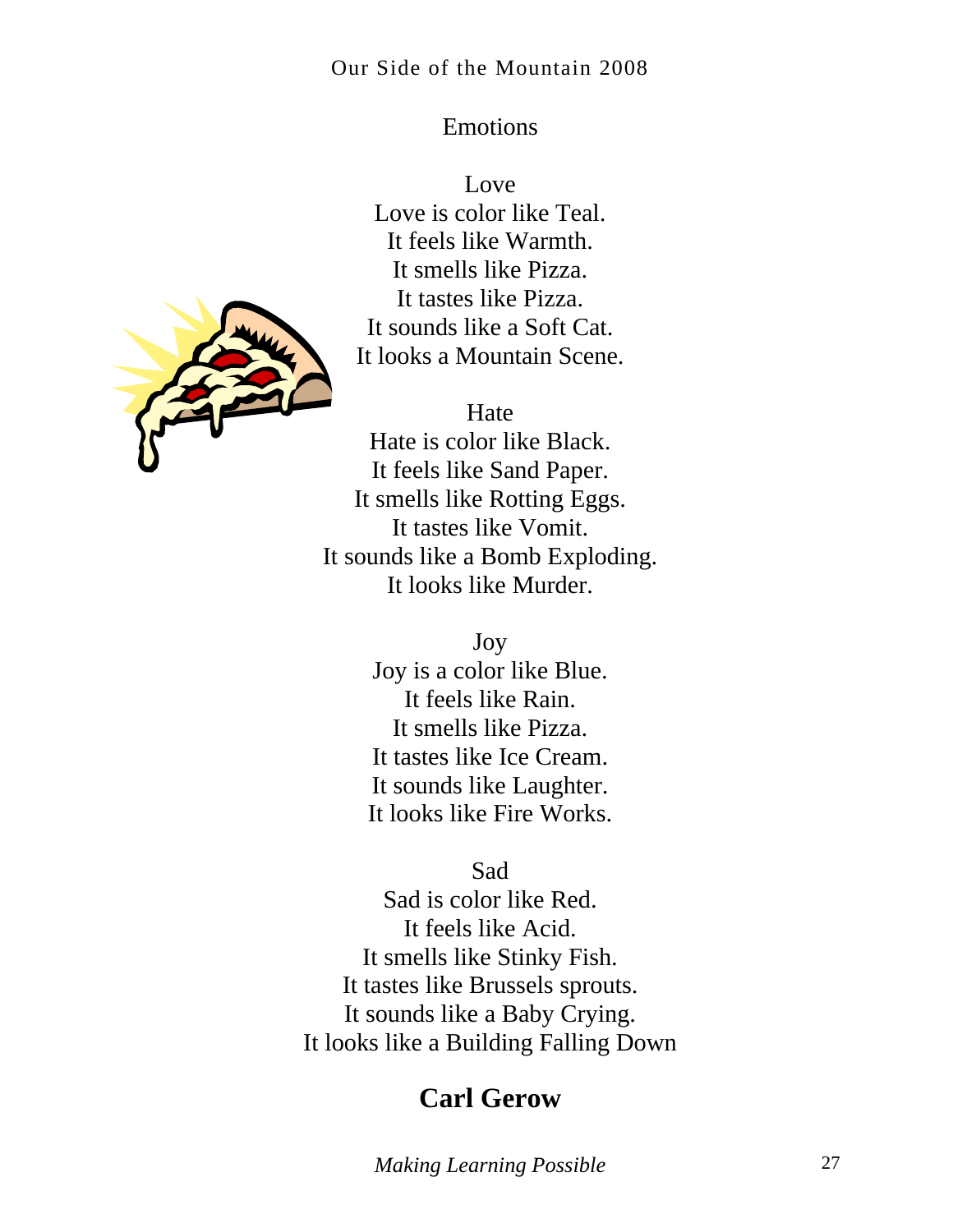# **IWK FUNDRAISERS**

<span id="page-31-0"></span>My name is James Williams I worked at Highland Fisheries for 17 years. In 17 years I coordinated fundraisers for the IWK sick children's hospital. Before I worked there my daughter went to the IWK because she had a hole in her heart and a heart murmur. So she had an operation on her heart. The Doctors and staff were very helpful and I did not forget what they did for my daughter.

So when the IWK started approaching companies for donations I got involved. There were many ways to fundraise. We had about 200 people working at the Plant at that time so I asked every employee to donate 1 dollar a week off their pay for the IWK and got an excellent response. We sold tickets on even splits, sold tickets for a week off work with pay for 10 dollars each donated by Clear Water Fine Foods. Sold tickets for 24 lobsters and 24 beer for 5 dollars also donated by Clear Water Fine Foods. We put on Fashion show, men dress as women it was a great hit every year. The Merchants of Glace Bay were very helpful by donating prizes for the fashion show.



Over the past 17 years we at **Highland Fisheries** raised more then **150,000 dollars** for **IWK**. We also came in second place over all Atlantic Canada for our way of fundraising which was a fashion show where men dress as women. I was proud of all the employs and office staff of highland for a job well done.

**James Williams Glace Bay**



28 *Making Learning Possible*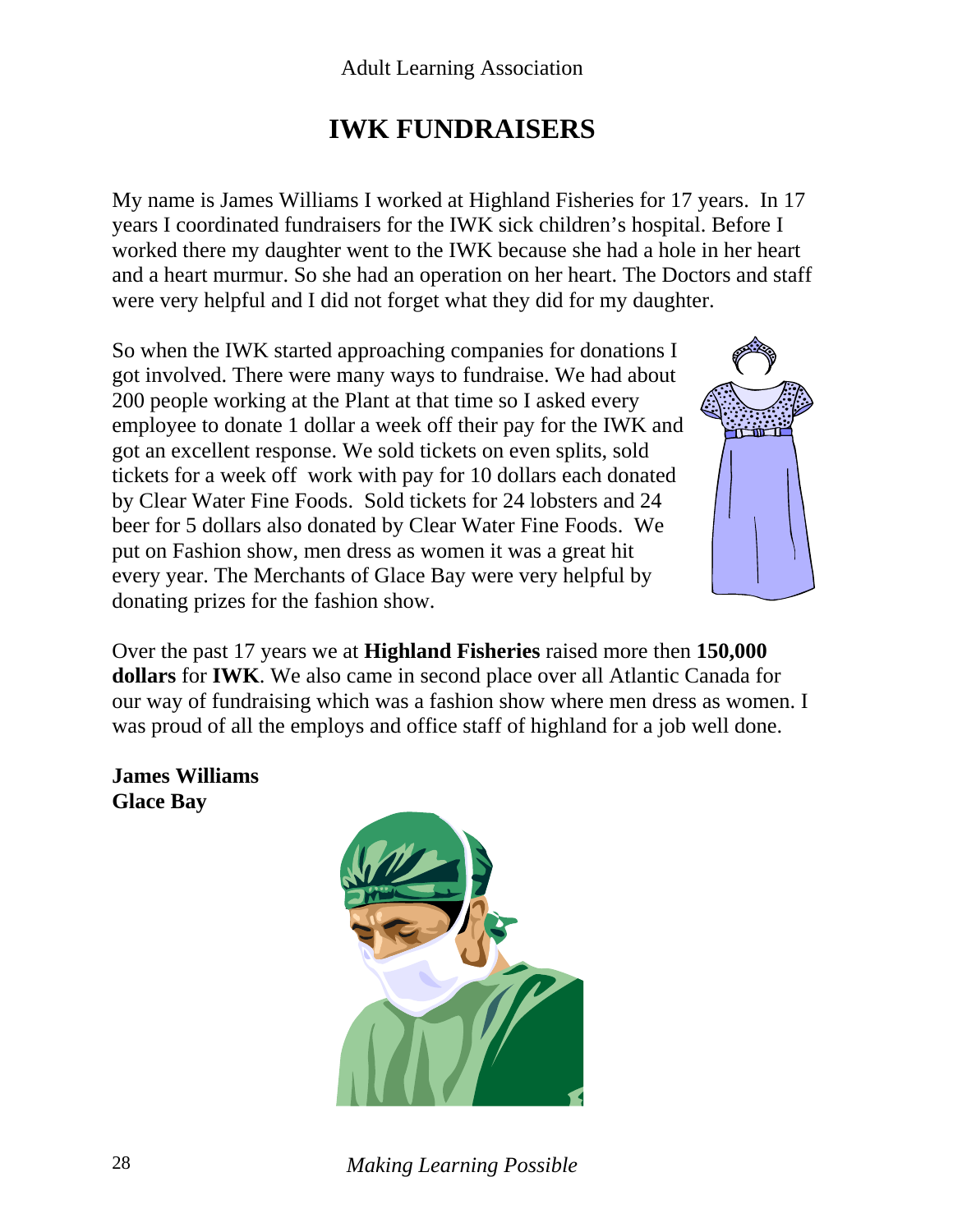# <span id="page-32-0"></span>**MOUNTAIN BLUEBIRD**

#### **Love**

**Love is red. It feels like love is in the air. It smells like a bed of roses. It tastes like sweet apple pie. It sounds like a bluebird singing. It looks like a new car.** 

#### **Fear**

**Fear is black. It feels like sadness. It smells like rotten socks. It tastes like sour cream. It sounds like a car squealing. It looks like a bad car crash.** 

**Happiness** 

**Happiness is a bright blue. It feels like friends around me. It smells like a good home cooked meal. It tastes like new potatoes. It sounds like everyone is asleep. It looks like the trees turning colours.** 

#### **Excitement**

**Excitement is bright yellow. It feels like I'm getting butterflies. It smells like fresh air. It tastes like bubbles in champagne. It sounds like fiddle music. It looks like many happy people.**

*Billy Saccary* 

*Making Learning Possible* 29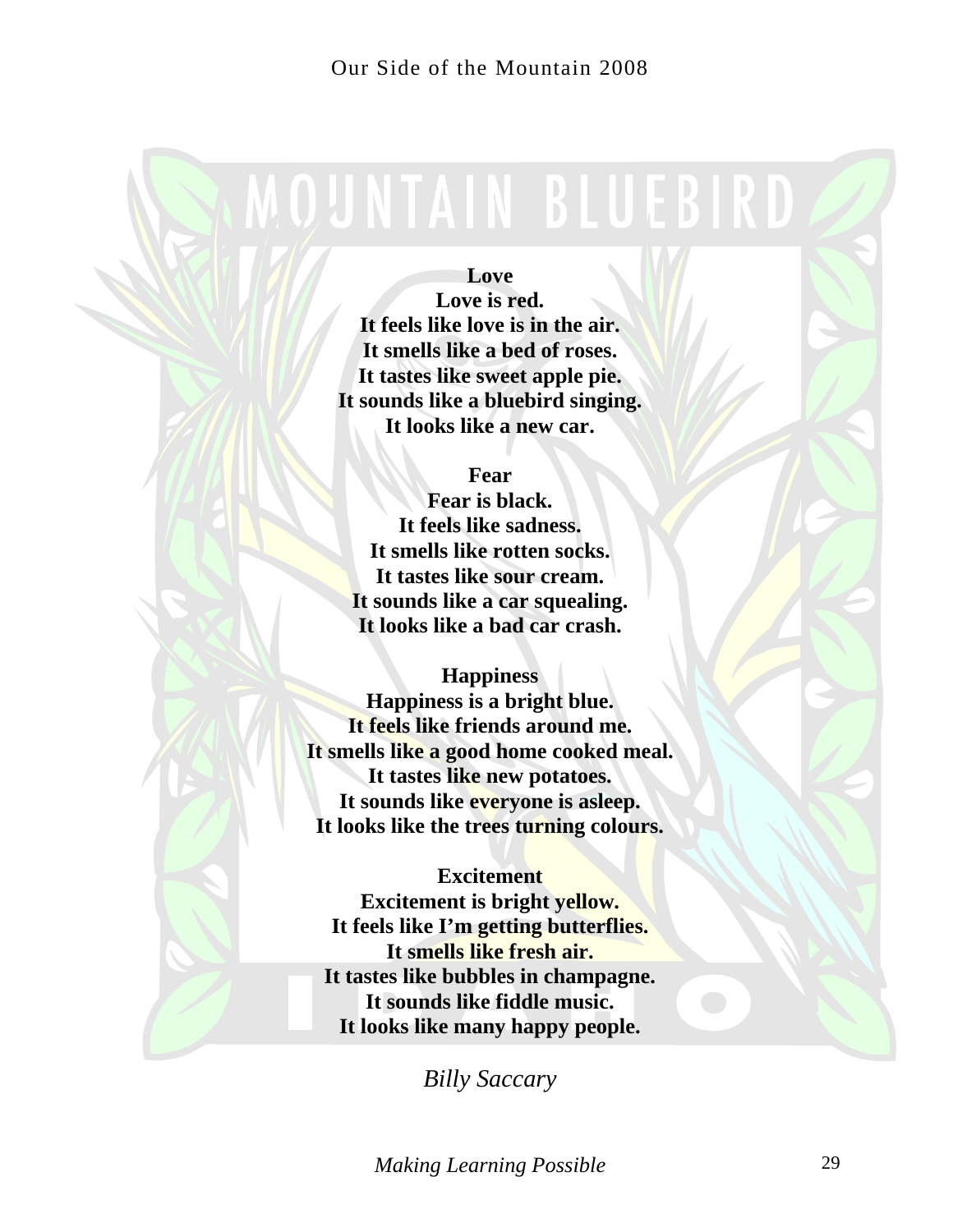#### Adult Learning Association

#### *Blinker The Cat*

<span id="page-33-0"></span>

Once upon a time there was a cat called Blinker, she is long and skinny and her fur is fluffy and black. How I found this cat was funny and sad, but I'm glad that I did.

One day while I was walking, I noticed a little kitten in the bushes meowing; so I bent down to see if she was all right. And that's when I noticed that one of the kittens eyes kept blinking and I thought to myself that's not normal for a kitten to be doing.

Then I wondered what should I do, because I already have two cats at home. So I did what was right. I took the kitten home, cleaned, and fed it. Then I called the Animal Hospital to see why a kitten would be blinking constantly in one eye. The vet told me to take her in they will look at her.

When we get there I sat beside this lady who had a cat and it wouldn't stop meowing, all of a sudden Blinker poked her head out of her box and looked at me and suddenly jumped out of her box right into this other box with the cat that was meowing and started licking and cuddling with her. Then all of a sudden the other cat stops meowing and doing the same to Blinker.

Then the vet called my name. So when the vet looked at Blinkers eyes he noticed there was a twig in her eye, so the vet finally gets the twig out of Blinkers eye she was fine. So I put Blinker in her box and was leaving the vets office. When the lady with the other cat stopped me and asked if I knew anyone who is giving or selling kittens, and then I just looked at Blinker and smiled, and then I said "yes, I have this little kitten I found when I was out walking and noticed there was a kitten in trouble" the lady went "Oh My!" What a sin!"

Then she asked "can I have her because I saw something before when Blinker jumped into my box with Snowball, that's my cats name." And I said, "yes, because I've noticed the same thing as well, they both liked each other's company," so I passed the lady Blinker and right away the both cats cuddled up together. Then that's when the lady told me about Snowball's problem and why she is meowing all the time. Here she lost another cat two days before.

I asked if she wouldn't mind keeping the name Blinker because that's what she was doing when I found her. So the lady did keep the name Blinker, everyday I go to visit them and they are all doing well.

> **Done By: NonaLee Lawrence Wednesday/April 23/08 Glace Bay Day**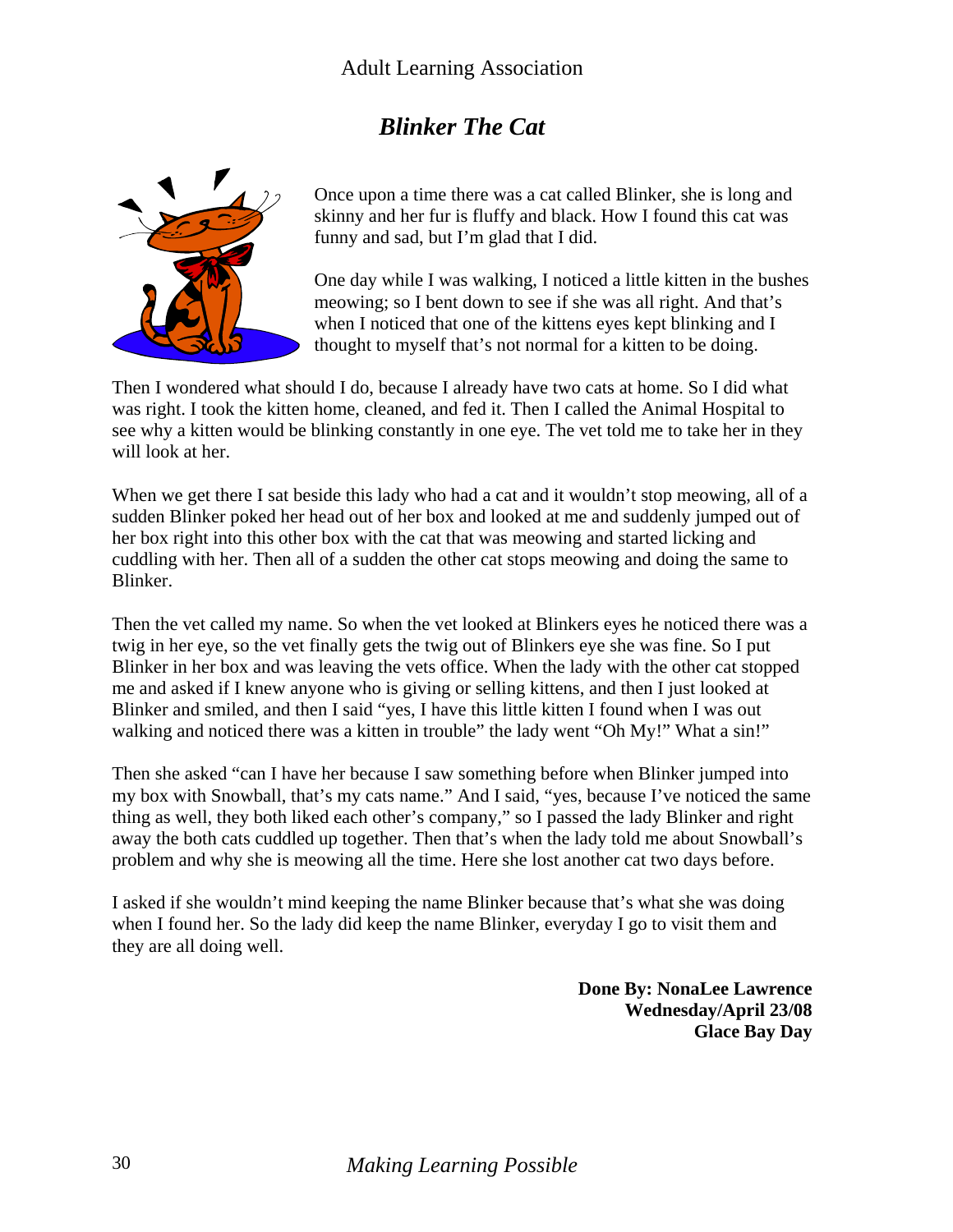#### AS A LEARNER…

<span id="page-34-0"></span>When I made the decision to go back to school, I was scared and nervous. It's no wonder I had anxiety about returning to school. At that point in my life, I had been out of school for thirty years.

At first all I could think about was that I would be the oldest, and yes I was the oldest in my class. Then all I could think about was what if I didn't know the work, what if I couldn't learn, what if my teachers didn't like me? I began to tell myself that if I just gave it a chance everything would be fine.

Slowly the fear and anxiety went away after a few days back in school. Things were going well, I was making friends, getting along with my teachers and learning the work being given to me. Then all of a sudden the fear an anxiety returned. Let me tell you why.

After being in school for only six days, the teacher said, that we were going to have a test the next day. I looked over at my friend and asked her if I heard correctly. She said yes you heard right we are having a test tomorrow. I thought oh my God, not a test! What am I going to do now? I was scared again; I hadn't taken a test in over thirty years. I was weak for a moment or two. I even thought about skipping the test and forgetting about school altogether.

After some thinking about if returning to school was the right thing to do. I thought to myself " I can do this, I can handle this". It is only a test; I will study and do the best that I can. The next day came and off I went to school. We were given the test and it was hard. With plenty of studying and some help from good lord above I passed the test.

Since my return to school in September of 2005 there have been a lot of tests, and essays, and assignments and studying and homework too. The work has become harder and harder over the years. But I'm still here and I'm still doing it.

It hasn't been easy believe me. There have been days when I would be sitting in school watching the clock and just waiting for the day to end. There have been report cards and tests. There have been good grades and not good grades. I have walked to school in the rain, snow, and sunshine.

With help and support from my teachers and friends and my hard work things have been going well. Hopefully I will soon get to the next level and eventually get my grade 12. Then be able to proudly say, "I did it". Then I would be able to go from there and get the skills I need to get a job that might be waiting for me. But the bottom line is that, I will never give up on my dreams, I will keep trying to get what I set out to accomplish. If I can go back so can you and never say 'you can't' doing something always say 'you can'.

> *Mary Hutchison New Waterford, 2008*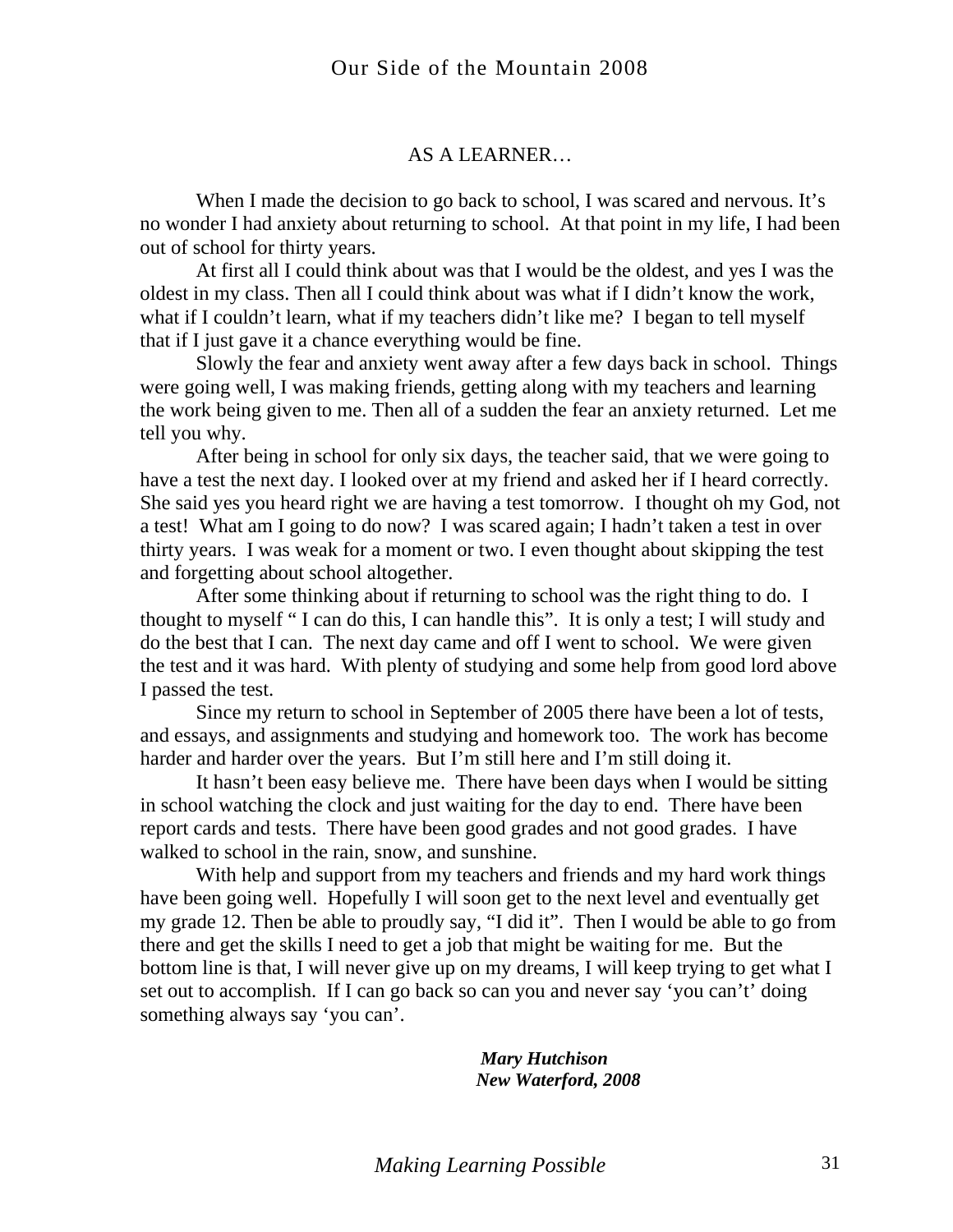# **My Feelings**

<span id="page-35-0"></span>*Joy is Carmel It feels like fur It smells like bread It tastes like cream It sounds like wind chimes It looks like colors in a rainbow* 

*Patience is tan color It feels like warmth It smells like fresh flowers It tastes like cream It sounds like running water It looks like water on a lake* 

*Moody is a red color It feels like pain It smells like smoke It tastes like sour milk It sounds like balloons popping It looks like fire* 

*Sadness is a black color It feels like yelling It smells like smoke It tastes like slime It sounds like someone in pain It looks like sand shifting on the beach*

Janie L. Macleod



32 *Making Learning Possible*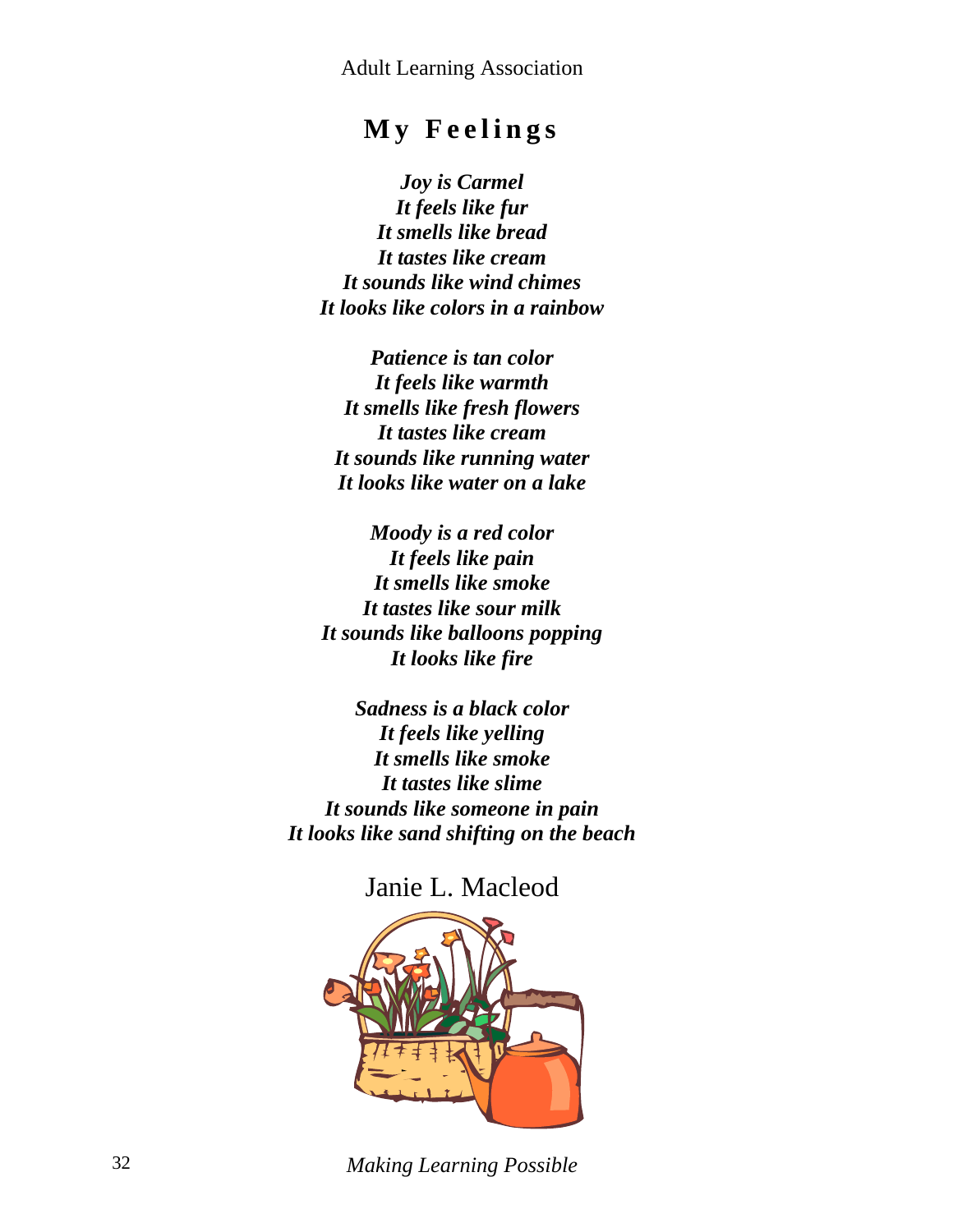Favorite Things Sydney Evening 2, 2008

<span id="page-36-0"></span>*Each person in our classes to talk about two of their most favorite things and here they are...* 

**Ruth** - cleaning and doing the limbo

**Dallas** - his coach and soccer practices.

**Norma Jean**- playing the guitar and watching DVDs.

**Eddie** - bowling on Friday nights and going to dances.

**Joan** - coming to night school and getting out and about more often.

**Andrea** - swimming and bowling.

**Allan** - spending time with his girlfriend and his teacher.

**Robert** - playing playstation and listening to music.

**Patricia** - taking a bath and listening to music.

**Kevin** - vacuuming and washing his hair.

**Sheri** - spending time with her boyfriend and watching Judge Judy.

**Lisa** - playing the guitar and doing crossword puzzles.

**Tommy** - speed skating and winning medals.

**Lorraine** - working and going on vacation.

**Anita** - cooking and gardening.

**Janice** - sleeping and talking.

**Karen** - payday and bedtime.





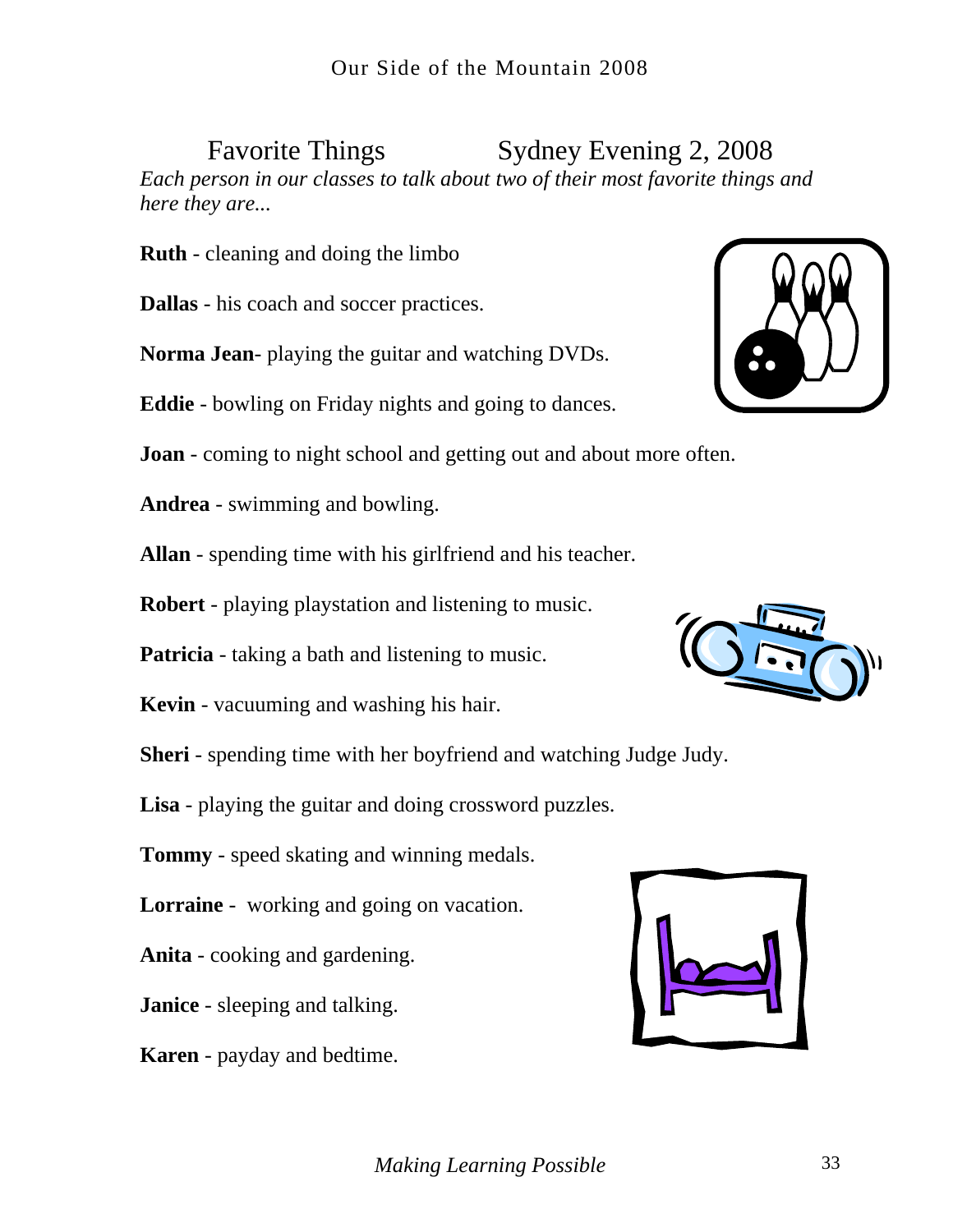# <span id="page-37-0"></span>*Volunteer at the Bay View Community Police Center*

My name is GAIL Desmond, I am 42 years old I have two kids and a husband. One of the things I like to do is volunteer at the Bay View Community Police Center. The Bay View Community Police Center was started by Gary Fraser of the Glace Bay police and Benjie Devision of our area. It was started so the kids would have a place to go to, interest with others, learn, and have fun.

I like to volunteer with the kids and doing things with them. I really enjoy playing games and doing crafts with the kids. We also do puzzles, color, and go on the computer. There are pinball tables and pool tables that everyone can enjoy. We also clean the neighborhood up with the kids, we have grading day parties, Christmas parties, we go swimming, and sometime out to McDonalds. We do some fundraising like selling tickets on subs and pop and we have car washes. We are open three night a week the kids have to be five years old and up.



**Gail Desmond Glace Bay**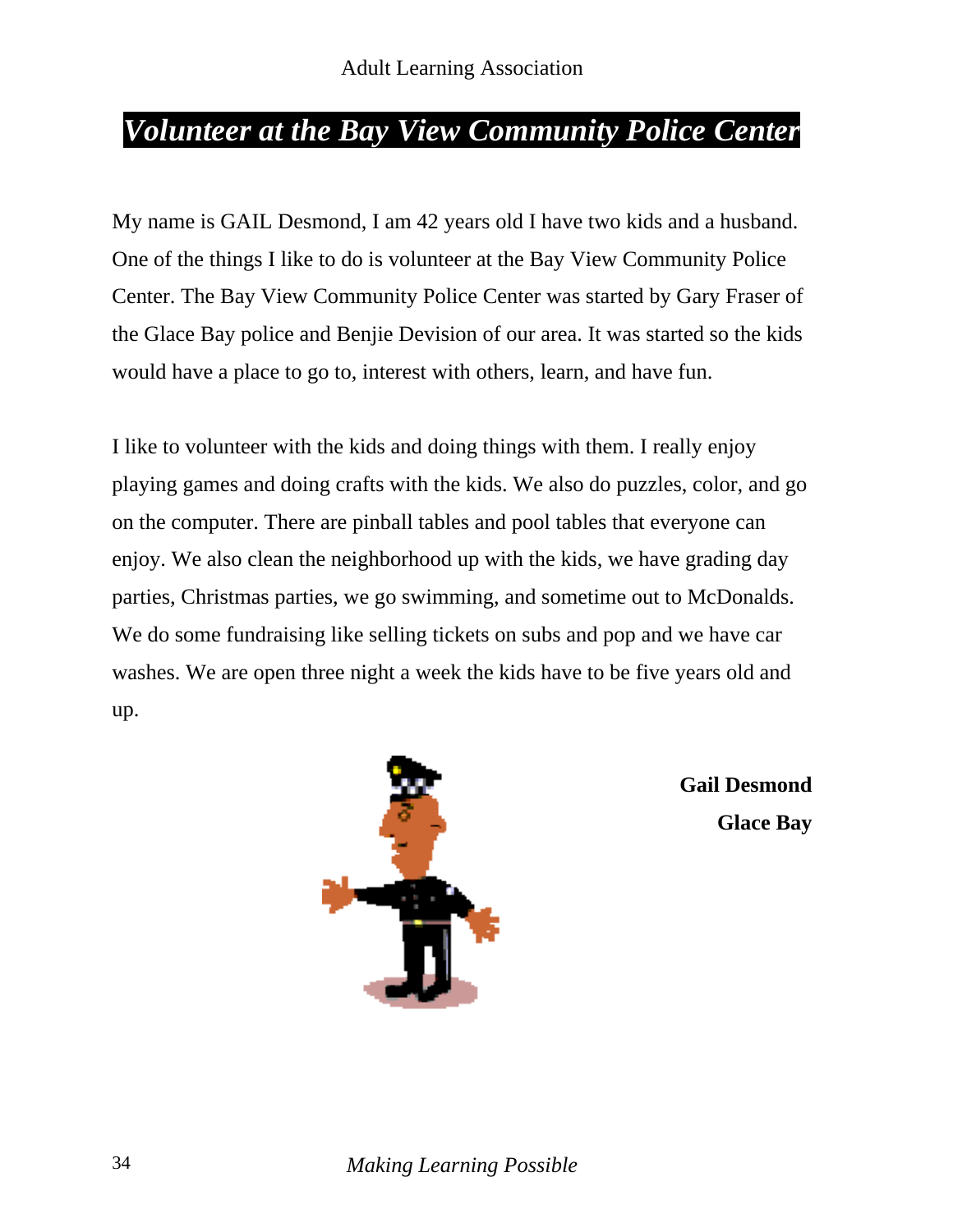# <span id="page-38-0"></span>*Emotions Poem*

**Love is** bright red It feels like silk It tastes like grapes It sounds like music It looks like a sunset It smells like spring rain

**Love is** sandpaper It feels like electric shock It tastes like baby spit It sounds like gunfire It looks like a grimace It smells like rotten eggs

Kathleen Doucette

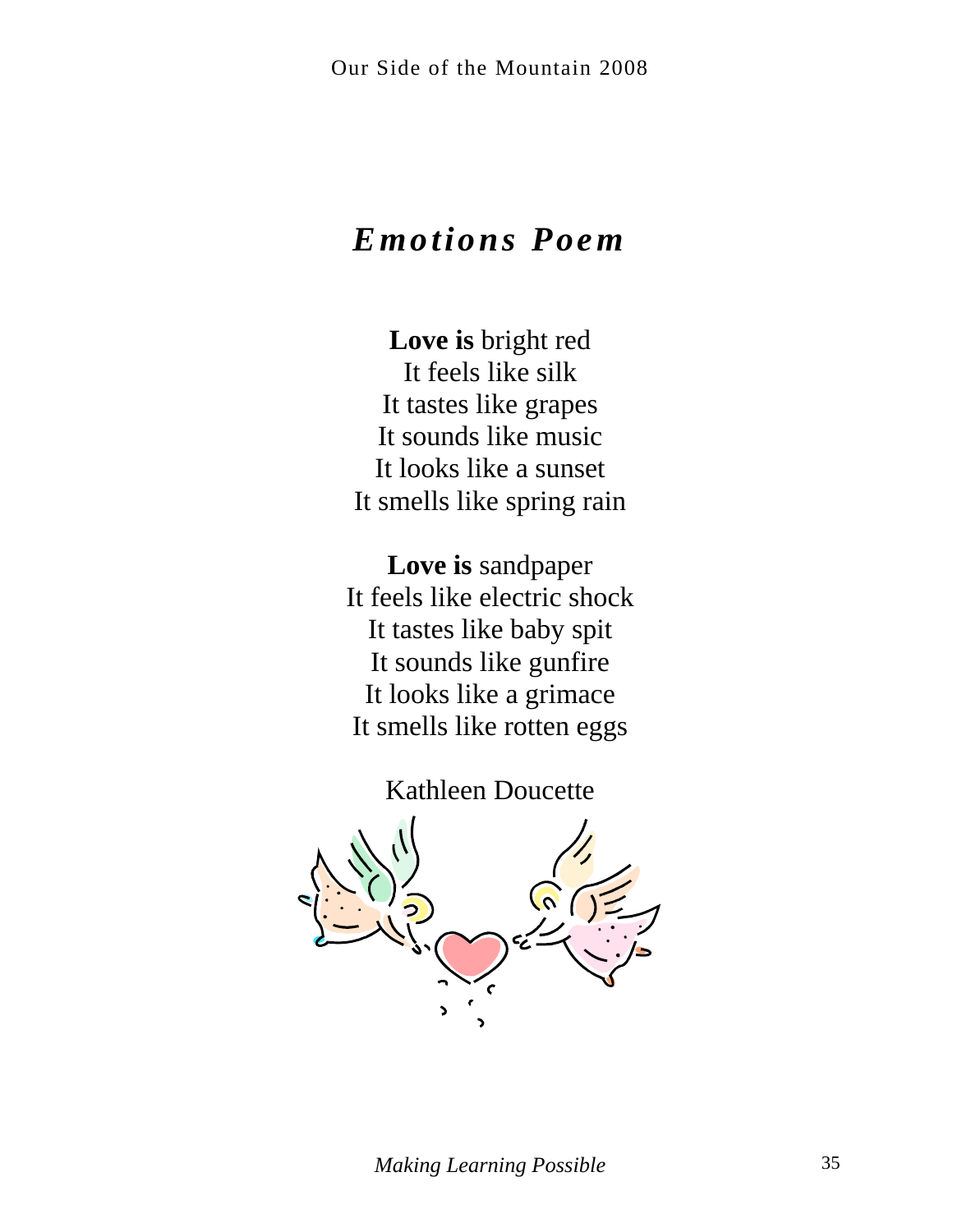#### <span id="page-39-0"></span>Adult Learning Association



#### **Knowledge**

They say that knowledge is power. I believe this to be true. It is very important to be educated. The more education a person has the more money he or she can earn. There are always a few exceptions to that idea. Some people can leave high school and become millionaires, however in this day and age they are really an exception.

I returned to school after being away for 17 years. School was always difficult for me, it was hard for me to concentrate and remember. I came back to improve my skills and I hope for a better life for myself. I would like to be financially independent and have a stable income. It would be nice to do more than wonder how to make ends meet. I hope that other people in the community who share my concerns will find their way back to school and to continue learning. That is why I believe that knowledge is power.

> Mark MacLean Sydney Day Class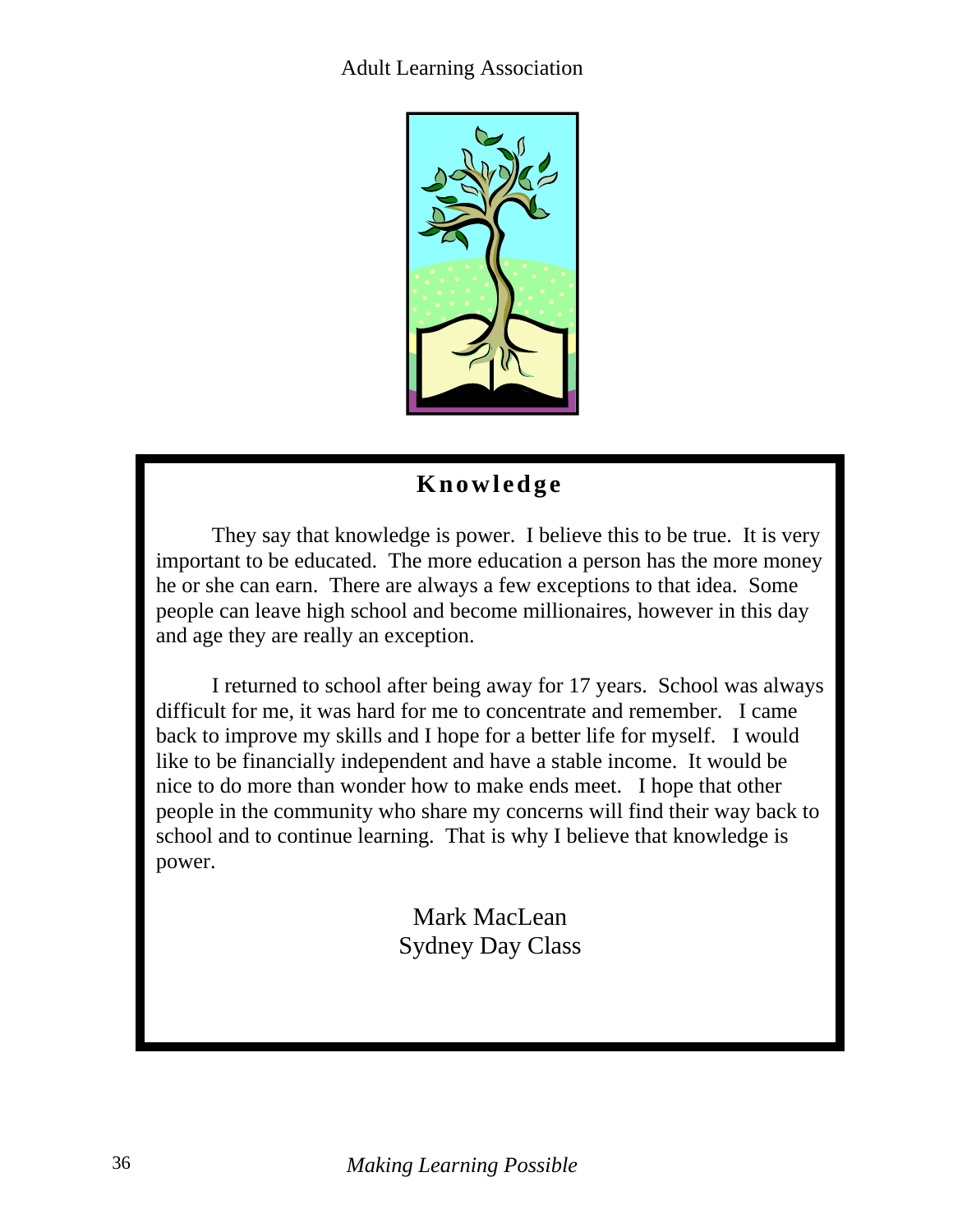<span id="page-40-0"></span>

# **My Olympic Dream**

My dream is to be a gold medal winner someday. I want the honor of bringing back home the gold to all my great fans. My team is the greatest. We work together like a machine and together we will bring it to Cape Breton. Winning a gold medal means the world to me. When I have it around my neck it will be the greatest day in my life.

Mark Williams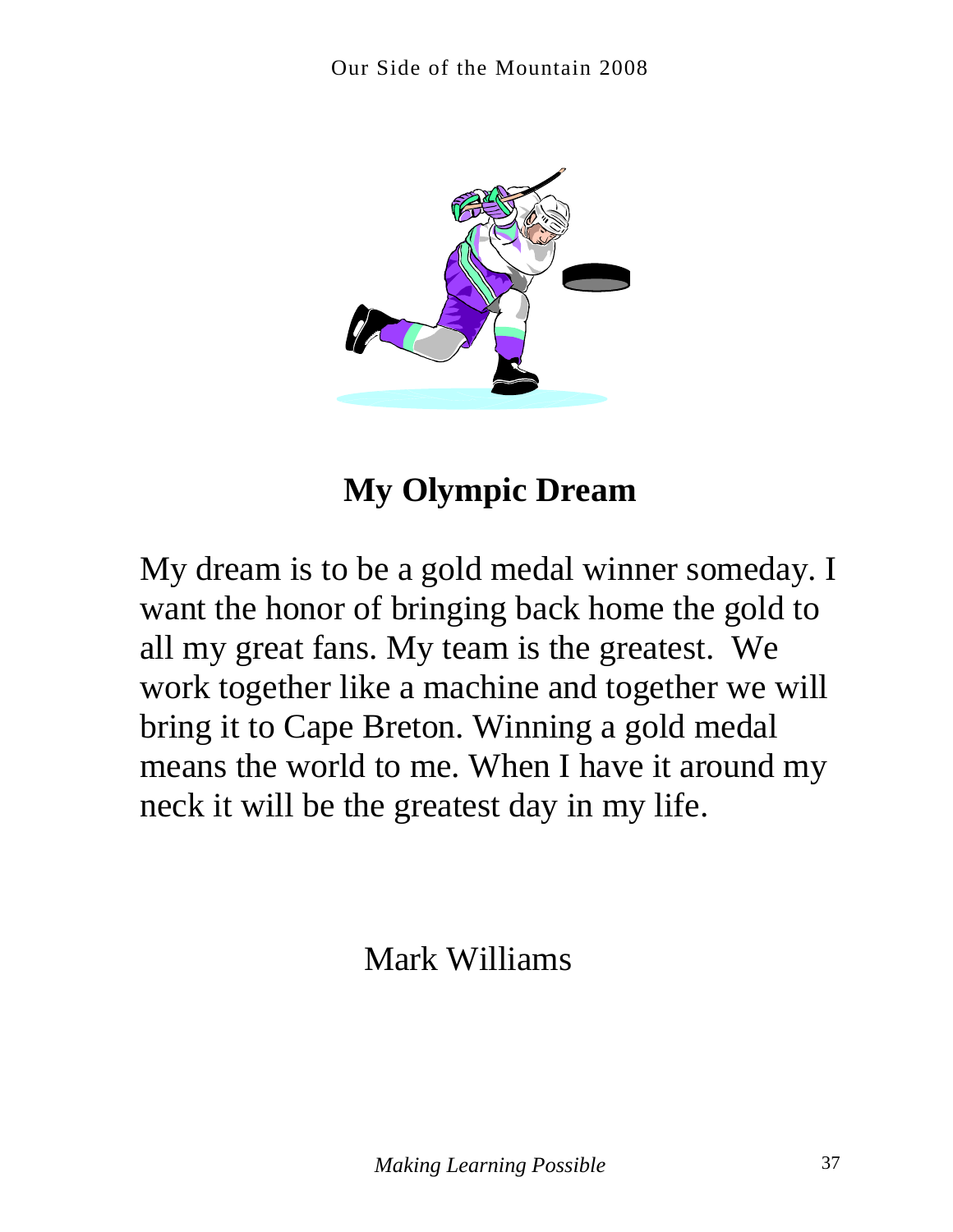# **My Neighbor**

<span id="page-41-0"></span>**Billy has a new neighbor. His name is Jason; he is from Glace Bay, Nova Scotia. Jason moved in on Friday April 11, 2008.** 

**He has a bull dog. Billy was talking to him, and Jason said, "I am going to build a dog barn for my dog."** 

**Billy said, "I have a dog barn for you, it's out back by the garage."** 

 **Jason responded, "Thank you."** 

**Billy said, "You're welcome." Then Billy asked Jason, "Where do you work at?"** 

Jason said, "I work at the pizza shop on Main **Street."** 

Billy asked, "How long have you been working there?"

 **Jason replied, "I have been working there for two weeks." Then he said that when he moved in his house there were three busted hot water pipes.** 

 **Billy said, "Nobody lived there for six months."** 

**Jason said, "I was fixing the pipes for three days and my father-in-law was helping me to fix them."** 

Billy said, 'If you need any help just let me know." **Then Jason told Billy, "I am looking for a fridge. I do not have one."** 

**Billy said, "I will look around for you."** 

 **Jason said, "I would appreciate that."**

# **William Sydney Day Class**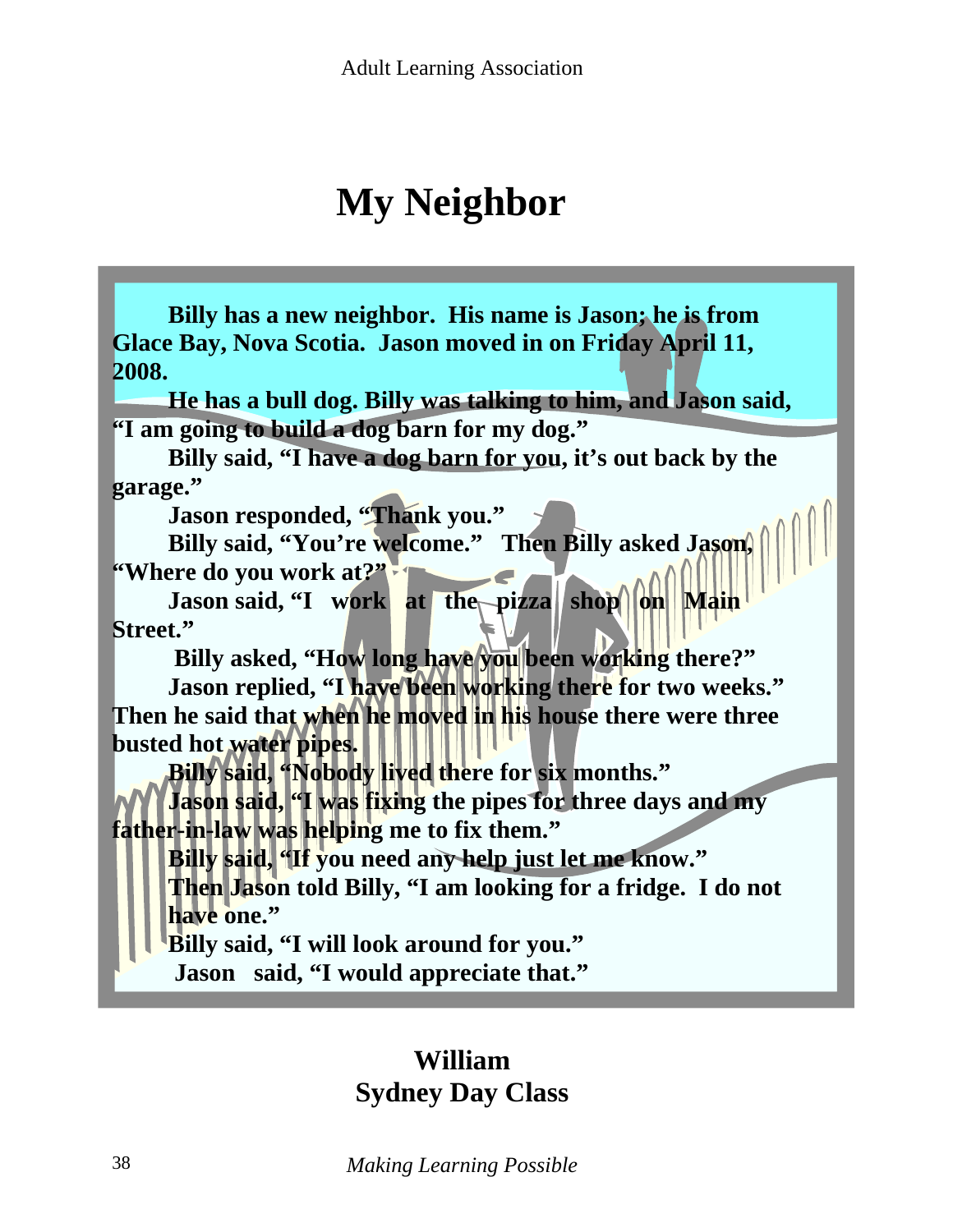# **An Adult's Right to Learn**

<span id="page-42-0"></span>It doesn't matter how young or old you are it's never too late to learn. But sometimes it's easier to come back to school and learn as an adult. There are different reasons for this. People may give up on school and learning when they are younger because they may have a disability and are unable to understand their schoolwork. When this happens they usually fall behind their classmates and become frustrated. This causes them to quit school. Teachers can be cruel and less than helpful and not have the time to be helpful because they have too many children to teach. Sometimes the other children at school can be bullies and make fun of their classmates. This can cause people to give up on learning too.

When people come back to school as adults they don't have to worry about things like this. They are able to learn in a positive setting with an understanding instructor and other adults. Going back to school can be scary because some adults have been out for so many years. They may be afraid of being judged by others or the schoolwork may be too hard. But as adults, people often realize how important it is to have an education. Getting into college or looking for a job is hard to do without a high school diploma. Not knowing how to read makes life difficult. Asking for help and making excuses is embarrassing.

When people return to school as adults and get the right kind of help for their disabilities their self-esteem gets better. Because of this they have a better chance of finishing school and going on to college or getting a job. Some adults go through special education classes as children and receive a high school diploma but are still unable to attend the colleges that they wish they could. They are turned down because of their history in school. I feel there should be a place for everyone and everyone should have a chance no matter what his or her past was like. Young or old school can be for everyone with the right tools and supports. It's never too late to learn. It will be hard at first but once you get use to it the benefits will be worth it.



*Tara Bates New Waterford, 2008*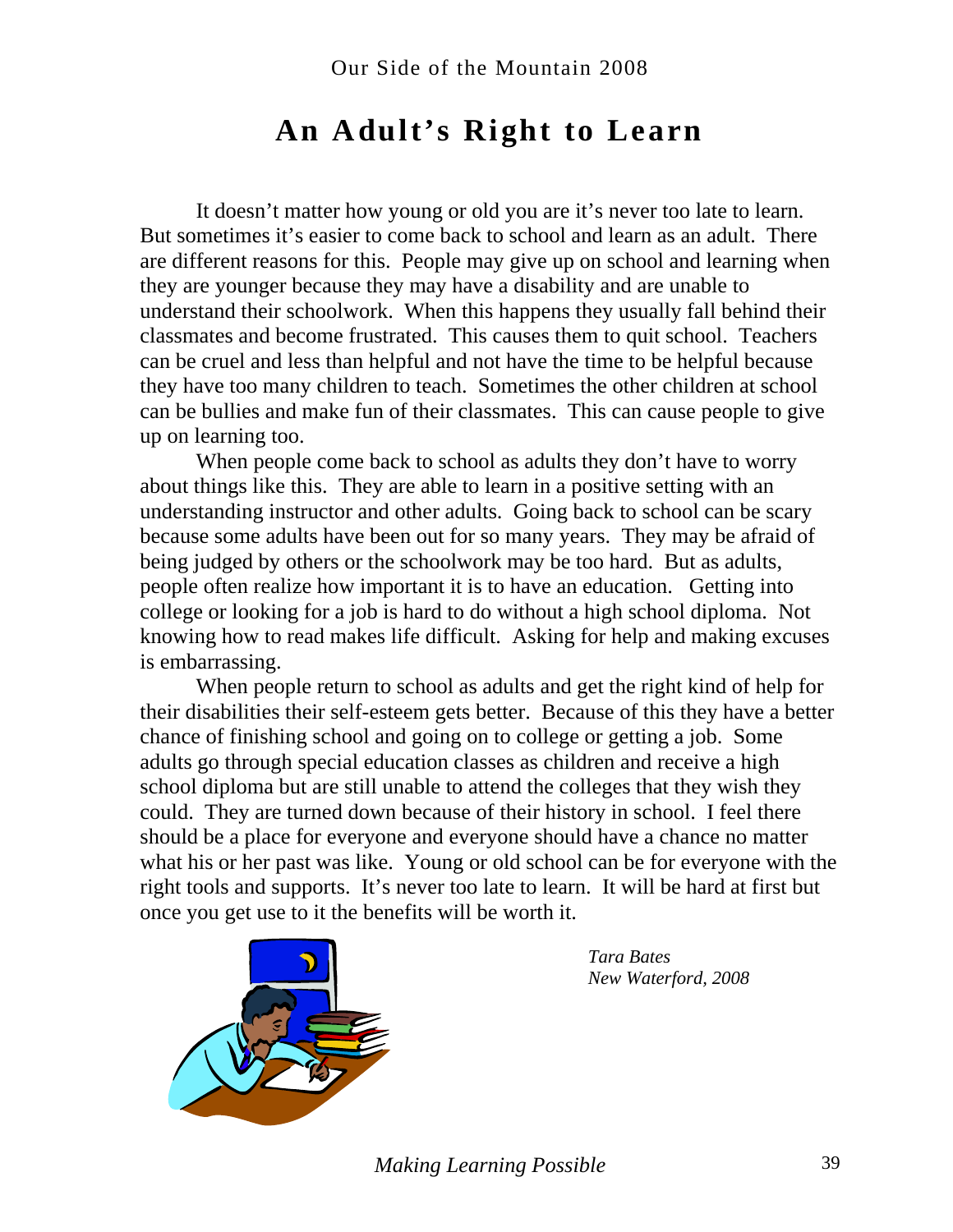#### Some Of My Favorite Pastimes

<span id="page-43-0"></span>Some of my favorite pastimes are when I do plastic canvas at Christmas time. I always decorated my windows with special patterns made from plastic canvas. The other pastime I have is going to darts on Wednesday nights at the Caledonia Club. My other team members are very nice. This dart league is an all women league. I've been playing darts over 20 years now and still have a blast every week. I love when we have our dart banquet we all have fun with other members and there friends & family. My other pastime is going to play cards on Sunday nights with 9 other women, I've been playing cards over many years and its as fun now as it was when I first started. My best pastime is spending time with all my nieces & nephews and their children. My other pastime is doing homework and spending time with my boyfriend and his mother.

> **Done By: Shirley MacDonald Glace Bay Day Wednesday/April 23/08**